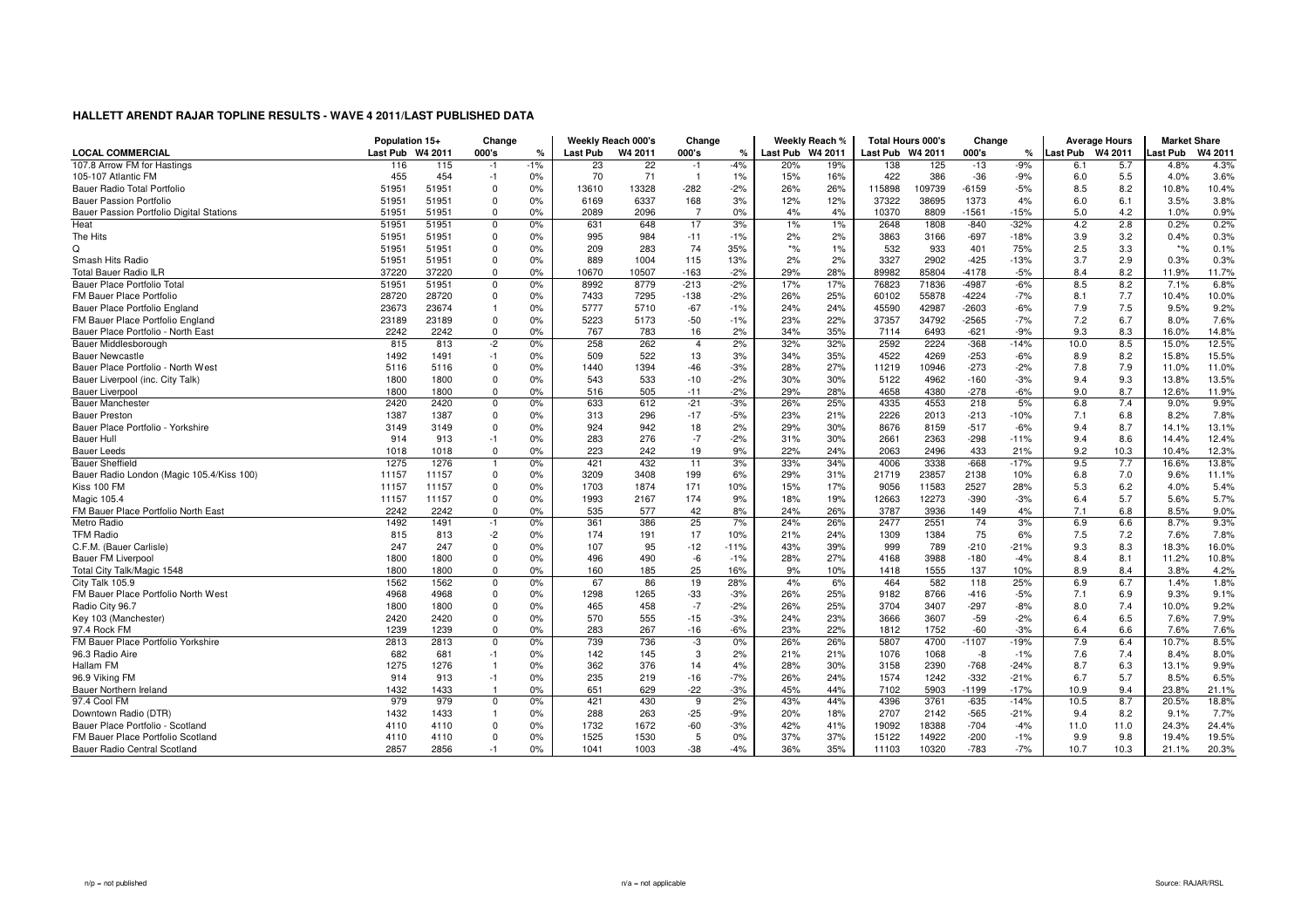|                                                        | Population 15+ |         | Change         |       |          | Weekly Reach 000's | Change         |        |                  | Weekly Reach % | <b>Total Hours 000's</b> |       | Change  |        |         | <b>Average Hours</b> | <b>Market Share</b> |        |
|--------------------------------------------------------|----------------|---------|----------------|-------|----------|--------------------|----------------|--------|------------------|----------------|--------------------------|-------|---------|--------|---------|----------------------|---------------------|--------|
| <b>LOCAL COMMERCIAL</b>                                | Last Pub       | W4 2011 | 000's          | %     | Last Pub | W4 2011            | 000's          | ℀      | Last Pub W4 2011 |                | Last Pub W4 2011         |       | 000's   | ℀      | ast Pub | W4 2011              | ∟ast Pub            | W4 201 |
| Scottish AMs                                           | 3541           | 3541    | $\Omega$       | 0%    | 411      | 408                | -3             | $-1%$  | 12%              | 12%            | 3450                     | 3206  | $-244$  | $-7%$  | 8.4     | 7.9                  | 5.3%                | 5.1%   |
| <b>Bauer Glasgow</b>                                   | 1848           | 1847    | $-1$           | 0%    | 674      | 640                | $-34$          | $-5%$  | 36%              | 35%            | 7203                     | 6432  | $-771$  | $-11%$ | 10.7    | 10.1                 | 21.5%               | 19.0%  |
| Clyde 1 FM                                             | 1848           | 1847    | $-1$           | 0%    | 583      | 557                | $-26$          | $-4%$  | 32%              | 30%            | 5654                     | 4884  | $-770$  | $-14%$ | 9.7     | 8.8                  | 16.9%               | 14.4%  |
| Clyde 2                                                | 1848           | 1847    | $-1$           | 0%    | 204      | 191                | $-13$          | $-6%$  | 11%              | 10%            | 1550                     | 1548  | $-2$    | 0%     | 7.6     | 8.1                  | 4.6%                | 4.6%   |
| Bauer Edinburgh                                        | 1108           | 1107    | $-1$           | 0%    | 371      | 367                | $-4$           | $-1%$  | 33%              | 33%            | 3899                     | 3888  | $-11$   | 0%     | 10.5    | 10.6                 | 18.9%               | 20.8%  |
| ForthOne                                               | 1108           | 1107    | $-1$           | 0%    | 342      | 341                | $-1$           | 0%     | 31%              | 31%            | 3258                     | 3441  | 183     | 6%     | 9.5     | 10.1                 | 15.8%               | 18.4%  |
| Forth <sub>2</sub>                                     | 1108           | 1107    | $-1$           | 0%    | 100      | 89                 | $-11$          | $-11%$ | 9%               | 8%             | 642                      | 447   | $-195$  | -30%   | 6.4     | 5.0                  | 3.1%                | 2.4%   |
| Moray Firth Radio (Bauer Inverness)                    | 234            | 234     | $\Omega$       | 0%    | 128      | 125                | -3             | $-2%$  | 55%              | 53%            | 1538                     | 1520  | $-18$   | $-1%$  | 12.0    | 12.2                 | 27.9%               | 27.8%  |
| Bauer Aberdeen                                         | 318            | 319     |                | 0%    | 149      | 148                | $-1$           | $-1%$  | 47%              | 47%            | 1564                     | 1431  | $-133$  | $-9%$  | 10.5    | 9.6                  | 25.3%               | 23.2%  |
| Northsound One                                         | 318            | 319     |                | 0%    | 136      | 132                | $-4$           | $-3%$  | 43%              | 41%            | 1163                     | 1035  | $-128$  | $-11%$ | 8.5     | 7.9                  | 18.8%               | 16.8%  |
| Northsound Two                                         | 318            | 319     | -1             | 0%    | 43       | 43                 | $\mathbf 0$    | 0%     | 14%              | 14%            | 401                      | 396   | $-5$    | $-1%$  | 9.3     | 9.2                  | 6.5%                | 6.4%   |
| Radio Borders (Bauer Borders)                          | 107            | 108     | $\overline{1}$ | 1%    | 61       | 59                 | $-2$           | $-3%$  | 57%              | 54%            | 844                      | 719   | $-125$  | $-15%$ | 13.8    | 12.2                 | 36.7%               | 32.5%  |
| <b>Bauer Dundee</b>                                    | 378            | 378     | $\Omega$       | 0%    | 175      | 175                | $\Omega$       | 0%     | 46%              | 46%            | 2193                     | 2208  | 15      | 1%     | 12.5    | 12.6                 | 30.3%               | 32.0%  |
| Tay-FM                                                 | 378            | 378     | $\Omega$       | 0%    | 133      | 134                | -1             | 1%     | 35%              | 35%            | 1455                     | 1484  | 29      | 2%     | 11.0    | 11.1                 | 20.1%               | 21.5%  |
| Tay-AM                                                 | 378            | 378     | $\Omega$       | 0%    | 67       | 66                 | $-1$           | $-1%$  | 18%              | 18%            | 738                      | 724   | $-14$   | $-2%$  | 11.0    | 10.9                 | 10.2%               | 10.5%  |
| West Sound (inc. West FM) (Bauer Southwest Scotland)   | 389            | 389     | $\mathbf 0$    | 0%    | 181      | 187                | 6              | 3%     | 47%              | 48%            | 1813                     | 1940  | 127     | 7%     | 10.0    | 10.4                 | 23.3%               | 24.2%  |
| Kerrang! UK                                            | 51951          | 51951   | $\Omega$       | 0%    | 1390     | 1311               | $-79$          | -6%    | 3%               | 3%             | 6937                     | 6098  | -839    | $-12%$ | 5.0     | 4.7                  | 0.6%                | 0.6%   |
| Kerrang! 105.2                                         | 3551           | 3550    | $-1$           | 0%    | 373      | 327                | $-46$          | $-12%$ | 11%              | 9%             | 2951                     | 2319  | $-632$  | $-21%$ | 7.9     | 7.1                  | 4.2%                | 3.4%   |
| Kiss UK                                                | 51951          | 51951   | $\Omega$       | 0%    | 4143     | 4175               | 32             | 1%     | 8%               | 8%             | 21397                    | 22194 | 797     | 4%     | 5.2     | 5.3                  | 2.0%                | 2.1%   |
| <b>Kiss East</b>                                       | 2072           | 2073    |                | 0%    | 429      | 453                | 24             | 6%     | 21%              | 22%            | 2759                     | 2777  | 18      | 1%     | 6.4     | 6.1                  | 6.3%                | 6.4%   |
| Kiss West                                              | 2393           | 2393    | $\mathbf 0$    | 0%    | 471      | 485                | 14             | 3%     | 20%              | 20%            | 3184                     | 3299  | 115     | 4%     | 6.8     | 6.8                  | 5.9%                | 6.3%   |
| Magic UK                                               | 51951          | 51951   | $\Omega$       | 0%    | 3833     | 3865               | 32             | 1%     | 7%               | 7%             | 26208                    | 23929 | $-2279$ | $-9%$  | 6.8     | 6.2                  | 2.4%                | 2.3%   |
| Magic Network - North                                  | 10473          | 10472   | $-1$           | 0%    | 806      | 833                | 27             | 3%     | 8%               | 8%             | 8232                     | 8195  | $-37$   | 0%     | 10.2    | 9.8                  | 4.0%                | 4.0%   |
| Magic Network - North East                             | 2242           | 2242    | $\mathbf 0$    | 0%    | 281      | 286                | 5              | 2%     | 13%              | 13%            | 3327                     | 2557  | $-770$  | $-23%$ | 11.8    | 9.0                  | 7.5%                | 5.8%   |
| Magic 1152 (Newcastle)                                 | 1492           | 1491    | $-1$           | 0%    | 178      | 187                | 9              | 5%     | 12%              | 13%            | 2045                     | 1718  | $-327$  | $-16%$ | 11.5    | 9.2                  | 7.1%                | 6.3%   |
| Magic 1170 (Teesside)                                  | 815            | 813     | $-2$           | 0%    | 104      | 99                 | $-5$           | $-5%$  | 13%              | 12%            | 1282                     | 839   | $-443$  | $-35%$ | 12.4    | 8.5                  | 7.4%                | 4.7%   |
| Magic Network - North West                             | 5081           | 5081    | $\Omega$       | 0%    | 232      | 234                | $\overline{c}$ | 1%     | 5%               | 5%             | 2037                     | 2179  | 142     | 7%     | 8.8     | 9.3                  | 2.0%                | 2.2%   |
| Magic 1548 (Liverpool)                                 | 1800           | 1800    | $\mathbf 0$    | 0%    | 101      | 109                | 8              | 8%     | 6%               | 6%             | 954                      | 973   | 19      | 2%     | 9.4     | 8.9                  | 2.6%                | 2.6%   |
| Magic 1152 (Manchester)                                | 2420           | 2420    | $\Omega$       | 0%    | 91       | 82                 | -9             | $-10%$ | 4%               | 3%             | 669                      | 946   | 277     | 41%    | 7.4     | 11.5                 | 1.4%                | 2.1%   |
| Magic 999 (Preston)                                    | 1102           | 1103    |                | 0%    | 40       | 43                 | 3              | 8%     | 4%               | 4%             | 414                      | 260   | $-154$  | 37%    | 10.3    | 6.0                  | 1.9%                | 1.2%   |
| Magic Network - Yorkshire                              | 3149           | 3149    | $\Omega$       | 0%    | 292      | 313                | 21             | 7%     | 9%               | 10%            | 2869                     | 3459  | 590     | 21%    | 9.8     | 11.0                 | 4.7%                | 5.6%   |
| Magic 828 (Leeds)                                      | 1018           | 1018    | $\Omega$       | 0%    | 106      | 128                | 22             | 21%    | 10%              | 13%            | 986                      | 1429  | 443     | 45%    | 9.3     | 11.1                 | 5.0%                | 7.1%   |
| Magic AM (Sheffield)                                   | 1275           | 1276    |                | 0%    | 103      | 100                | -3             | $-3%$  | 8%               | 8%             | 848                      | 948   | 100     | 12%    | 8.2     | 9.5                  | 3.5%                | 3.9%   |
| Magic 1161 (Hull)                                      | 914            | 913     | $-1$           | 0%    | 87       | 88                 | $\overline{1}$ | 1%     | 10%              | 10%            | 1088                     | 1121  | 33      | 3%     | 12.5    | 12.8                 | 5.9%                | 5.9%   |
| Wave 105 FM (Bauer South Coast)                        | 1762           | 1762    | $\Omega$       | 0%    | 397      | 389                | -8             | $-2%$  | 23%              | 22%            | 3972                     | 3824  | $-148$  | $-4%$  | 10.0    | 9.8                  | 10.8%               | 10.2%  |
| The Breeze (South)                                     | 1261           | 1261    | $\Omega$       | 0%    | 43       | 55                 | 12             | 28%    | 3%               | 4%             | 304                      | 408   | 104     | 34%    | 7.0     | 7.4                  | 1.2%                | 1.6%   |
| The Breeze (East) (formerly The Quay)                  | 640            | 640     | $\Omega$       | 0%    | 18       | 23                 | 5              | 28%    | 3%               | 4%             | 133                      | 214   | 81      | 61%    | 7.4     | 9.5                  | 1.0%                | 1.6%   |
| The Breeze (West)                                      | 621            | 621     | $\Omega$       | 0%    | 25       | 33                 | 8              | 32%    | 4%               | 5%             | 171                      | 194   | 23      | 13%    | 6.8     | 6.0                  | 1.3%                | 1.6%   |
| Triple Broadcast Co Group                              | 424            | 1428    | 1004           | 237%  | 64       | 70                 | 6              | 9%     | 15%              | 5%             | 551                      | 500   | $-51$   | $-9%$  | 8.7     | 7.1                  | 6.2%                | 1.7%   |
| <b>Total Fire Radio</b>                                | n/p            | 1294    | n/a            | n/a   | n/p      | 50                 | n/a            | n/a    | n/p              | 4%             | n/p                      | 366   | n/a     | n/a    | n/p     | 7.3                  | n/p                 | 1.4%   |
| Fire Radio                                             | 290            | 290     | $\Omega$       | 0%    | 43       | 45                 | $\overline{c}$ | 5%     | 15%              | 15%            | 401                      | 332   | $-69$   | $-17%$ | 9.3     | 7.4                  | 6.9%                | 5.5%   |
| Fire Radio South Coast                                 | n/p            | 1003    | n/a            | n/a   | n/p      | 5                  | n/a            | n/a    | n/p              | 1%             | n/p                      | 34    | n/a     | n/a    | n/p     | 6.4                  | n/p                 | 0.2%   |
| Nova Radio - Weston (was Star Radio in North Somerset) | 134            | 135     | -1             | 1%    | 20       | 20                 | $\mathbf 0$    | 0%     | 15%              | 15%            | 150                      | 134   | $-16$   | $-11%$ | 7.4     | 6.7                  | 4.8%                | 4.1%   |
| <b>Central FM</b>                                      | 220            | 220     | $\Omega$       | 0%    | 53       | 49                 | $-4$           | $-8%$  | 24%              | 22%            | 283                      | 257   | $-26$   | $-9%$  | 5.3     | 5.2                  | 7.5%                | 7.1%   |
| <b>Total Cheshire Radio</b>                            | 364            | 363     | $-1$           | 0%    | 55       | 53                 | $-2$           | $-4%$  | 15%              | 15%            | 328                      | 369   | 41      | 13%    | 6.0     | 7.0                  | 4.7%                | 5.3%   |
| Cheshire's Silk 106.9                                  | 179            | 179     | $\Omega$       | 0%    | 20       | 19                 | $-1$           | $-5%$  | 11%              | 11%            | 104                      | 93    | $-11$   | $-11%$ | 5.3     | 4.8                  | 3.0%                | 2.7%   |
| Chester's Dee 106.3                                    | 185            | 184     | $-1$           | $-1%$ | 35       | 34                 | $-1$           | $-3%$  | 19%              | 18%            | 225                      | 276   | 51      | 23%    | 6.3     | 8.2                  | 6.2%                | 7.9%   |
| <b>Total CN Radio</b>                                  | 836            | 836     | $\Omega$       | 0%    | 265      | 261                | $-4$           | $-2%$  | 32%              | 31%            | 2697                     | 2170  | $-527$  | $-20%$ | 10.2    | 8.3                  | 14.0%               | 11.6%  |
| The Bay                                                | 284            | 284     | $\Omega$       | 0%    | 108      | 108                | $\mathbf 0$    | 0%     | 38%              | 38%            | 1331                     | 1166  | $-165$  | $-12%$ | 12.4    | 10.7                 | 19.5%               | 17.6%  |
| Citybeat 96.7/102.5FM                                  | 553            | 552     | $-1$           | 0%    | 139      | 126                | $-13$          | $-9%$  | 25%              | 23%            | 990                      | 761   | $-229$  | $-23%$ | 7.1     | 6.0                  | 7.7%                | 6.3%   |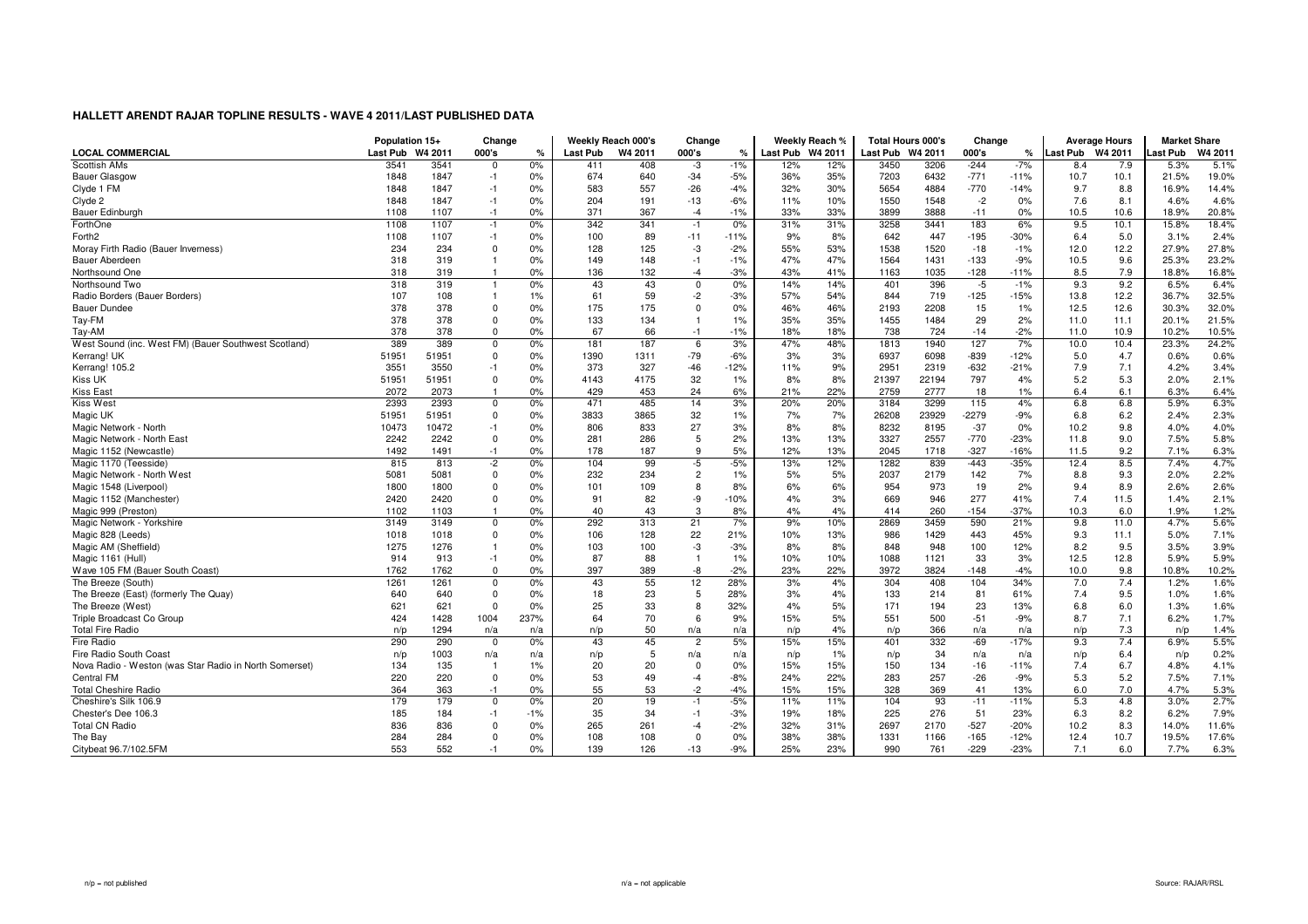|                                                            | Population 15+ |         | Change                  |               | Weekly Reach 000's |         | Change         |               |                  | Weekly Reach % | <b>Total Hours 000's</b> |        | Change  |        |         | <b>Average Hours</b> | <b>Market Share</b> |         |
|------------------------------------------------------------|----------------|---------|-------------------------|---------------|--------------------|---------|----------------|---------------|------------------|----------------|--------------------------|--------|---------|--------|---------|----------------------|---------------------|---------|
| <b>LOCAL COMMERCIAL</b>                                    | Last Pub       | W4 2011 | 000's                   | $\frac{1}{c}$ | Last Pub           | W4 2011 | 000's          | $\frac{1}{c}$ | Last Pub W4 2011 |                | Last Pub W4 2011         |        | 000's   | ℀      | ast Pub | W4 2011              | ast Pub             | W4 2011 |
| Lakeland Radio                                             | 51             | 51      | $\Omega$                | 0%            | 14                 | 16      | $\overline{c}$ | 14%           | 28%              | 32%            | 136                      | 142    | 6       | 4%     | 9.6     | 8.9                  | 11.4%               | 12.0%   |
| Connect FM (was Connect FM and Lite 106.8FM)               | 413            | 413     | 0                       | 0%            | 46                 | 42      | $-4$           | $-9%$         | 11%              | 10%            | 470                      | 427    | $-43$   | $-9%$  | 10.1    | 10.2                 | 5.8%                | 5.7%    |
| Exeter FM                                                  | 296            | 296     | 0                       | 0%            | 29                 | 29      | $\Omega$       | 0%            | 10%              | 10%            | 175                      | 166    | -9      | $-5%$  | 6.1     | 5.8                  | 2.6%                | 2.5%    |
| 3FM                                                        | 69             | 69      | $\Omega$                | 0%            | 21                 | 22      | $\overline{1}$ | 5%            | 30%              | 32%            | 213                      | 197    | $-16$   | $-8%$  | 10.2    | 9.0                  | 13.5%               | 12.0%   |
| Total Global Radio (UK)                                    | 51951          | 51951   | $\Omega$                | 0%            | 19800              | 19414   | $-386$         | $-2%$         | 38%              | 37%            | 174795                   | 171308 | $-3487$ | $-2%$  | 8.8     | 8.8                  | 16.3%               | 16.3%   |
| Total Choice (UK)                                          | 51951          | 51951   | $\Omega$                | 0%            | 765                | 778     | 13             | 2%            | 1%               | 1%             | 4075                     | 4245   | 170     | 4%     | 5.3     | 5.5                  | 0.4%                | 0.4%    |
| Choice FM London                                           | 11157          | 11157   | $\Omega$                | 0%            | 562                | 543     | $-19$          | $-3%$         | 5%               | 5%             | 3067                     | 3147   | 80      | 3%     | 5.5     | 5.8                  | 1.4%                | 1.5%    |
| Classic FM                                                 | 51951          | 51951   | $\Omega$                | 0%            | 5388               | 5364    | $-24$          | 0%            | 10%              | 10%            | 34135                    | 36683  | 2548    | 7%     | 6.3     | 6.8                  | 3.2%                | 3.6%    |
| Capital Network (UK)                                       | 51951          | 51951   | $\Omega$                | 0%            | 7032               | 7079    | 47             | 1%            | 14%              | 14%            | 45889                    | 46287  | 398     | 1%     | 6.5     | 6.5                  | 4.3%                | 4.4%    |
| Gold Network (UK)                                          | 51951          | 51951   | $\Omega$                | 0%            | 1547               | 1543    | $-4$           | 0%            | 3%               | 3%             | 13844                    | 14672  | 828     | 6%     | 9.0     | 9.5                  | 1.3%                | 1.4%    |
| Heart Network (UK)                                         | 51951          | 51951   | 0                       | 0%            | 7649               | 7465    | $-184$         | $-2%$         | 15%              | 14%            | 57864                    | 53082  | $-4782$ | $-8%$  | 7.6     | 7.1                  | 5.4%                | 5.0%    |
| Total LBC (UK)                                             | 51951          | 51951   | $\Omega$                | 0%            | 1115               | 1149    | 34             | 3%            | 2%               | 2%             | 12468                    | 13275  | 807     | 6%     | 11.2    | 11.6                 | 1.2%                | 1.3%    |
| Total XFM (UK)                                             | 51951          | 51951   | $\Omega$                | 0%            | 990                | 839     | $-151$         | $-15%$        | 2%               | 2%             | 5187                     | 5071   | $-116$  | $-2%$  | 5.2     | 6.0                  | 0.5%                | 0.5%    |
| Global Radio London (ILR)                                  | 11157          | 11157   | $\Omega$                | 0%            | 4734               | 4627    | $-107$         | $-2%$         | 42%              | 41%            | 47440                    | 44641  | $-2799$ | $-6%$  | 10.0    | 9.6                  | 21.0%               | 20.7%   |
| Global Radio (ILR)                                         | 42190          | 42310   | 120                     | 0%            | 13887              | 13666   | $-221$         | $-2%$         | 33%              | 32%            | 124224                   | 122441 | $-1783$ | $-1%$  | 8.9     | 9.0                  | 14.4%               | 14.4%   |
| Capital Network (ILR)                                      | 30225          | 30346   | 121                     | 0%            | 6196               | 6294    | 98             | 2%            | 21%              | 21%            | 41841                    | 42748  | 907     | 2%     | 6.8     | 6.8                  | 6.9%                | 7.2%    |
| Capital Birmingham (was Galaxy)                            | 2123           | 2123    | $\Omega$                | 0%            | 467                | 426     | $-41$          | $-9%$         | 22%              | 20%            | 3748                     | 3160   | $-588$  | $-16%$ | 8.0     | 7.4                  | 8.9%                | 8.0%    |
| Capital East Midlands (was Leicester Sound RAM & Trent FM) | 1959           | 1960    |                         | 0%            | 558                | 525     | $-33$          | $-6%$         | 28%              | 27%            | 4378                     | 3831   | $-547$  | $-12%$ | 7.8     | 7.3                  | 11.0%               | 9.7%    |
| Capital London                                             | 11157          | 11157   | 0                       | 0%            | 2179               | 2254    | 75             | 3%            | 20%              | 20%            | 12659                    | 12767  | 108     | 1%     | 5.8     | 5.7                  | 5.6%                | 5.9%    |
| Capital Manchester (was Galaxy)                            | 2838           | 2838    | $\Omega$                | 0%            | 515                | 519     | $\overline{4}$ | 1%            | 18%              | 18%            | 3238                     | 3027   | $-211$  | $-7%$  | 6.3     | 5.8                  | 5.8%                | 5.6%    |
| Capital North East (was Galaxy)                            | 2219           | 2217    | $-2$                    | 0%            | 549                | 555     | 6              | 1%            | 25%              | 25%            | 4185                     | 4469   | 284     | 7%     | 7.6     | 8.0                  | 9.5%                | 10.3%   |
| Capital Scotland (was Galaxy)                              | 2739           | 2739    | $\Omega$                | 0%            | 500                | 500     | $\Omega$       | 0%            | 18%              | 18%            | 3423                     | 3711   | 288     | 8%     | 6.8     | 7.4                  | 6.8%                | 7.6%    |
| Capital South Coast (was Galaxy)                           | 1661           | 1782    | 121                     | 7%            | 202                | 236     | 34             | 17%           | 12%              | 13%            | 1355                     | 1601   | 246     | 18%    | 6.7     | 6.8                  | 3.9%                | 4.2%    |
| Capital South Wales (was Red Dragon)                       | 997            | 998     | $\overline{1}$          | 0%            | 261                | 253     | -8             | $-3%$         | 26%              | 25%            | 1844                     | 1877   | 33      | 2%     | 7.1     | 7.4                  | 8.2%                | 8.1%    |
| Capital Yorkshire (was Galaxy)                             | 4533           | 4532    | $-1$                    | 0%            | 1021               | 1080    | 59             | 6%            | 23%              | 24%            | 7673                     | 8442   | 769     | 10%    | 7.5     | 7.8                  | 8.7%                | 9.6%    |
| Gold Network (ILR)                                         | 32364          | 32484   | 120                     | 0%            | 1195               | 1194    | $-1$           | 0%            | 4%               | 4%             | 11067                    | 11905  | 838     | 8%     | 9.3     | 10.0                 | 1.6%                | 1.8%    |
| Gold Birmingham                                            | 2077           | 2078    | -1                      | 0%            | 67                 | 67      | $\overline{0}$ | 0%            | 3%               | 3%             | 761                      | 667    | $-94$   | $-12%$ | 11.3    | 9.9                  | 1.8%                | 1.7%    |
| Gold Cambridgeshire                                        | 837            | 838     |                         | 0%            | 37                 | 44      | $\overline{7}$ | 19%           | 4%               | 5%             | 308                      | 472    | 164     | 53%    | 8.3     | 10.6                 | 1.9%                | 3.0%    |
| <b>Gold Coventry</b>                                       | 665            | 666     |                         | 0%            | 24                 | 22      | $-2$           | $-8%$         | 4%               | 3%             | 161                      | 136    | $-25$   | $-16%$ | 6.6     | 6.3                  | 1.3%                | 1.1%    |
| Gold Devon                                                 | 1028           | 1028    | $\Omega$                | 0%            | 28                 | 39      | 11             | 39%           | 3%               | 4%             | 271                      | 298    | 27      | 10%    | 9.8     | 7.7                  | 1.1%                | 1.2%    |
| Gold East Anglia                                           | 1205           | 1205    | $\Omega$                | 0%            | 78                 | 79      | $\overline{1}$ | 1%            | 6%               | 7%             | 721                      | 730    | 9       | 1%     | 9.2     | 9.3                  | 2.7%                | 2.7%    |
| <b>Gold East Midlands</b>                                  | 1959           | 1960    |                         | 0%            | 73                 | 82      | 9              | 12%           | 4%               | 4%             | 677                      | 814    | 137     | 20%    | 9.2     | 9.9                  | 1.7%                | 2.1%    |
| Gold Essex                                                 | 1344           | 1345    |                         | 0%            | 79                 | 57      | $-22$          | $-28%$        | 6%               | 4%             | 843                      | 787    | $-56$   | $-7%$  | 10.6    | 13.7                 | 2.6%                | 2.5%    |
| <b>Gold Four Counties</b>                                  | 1994           | 1994    | $\Omega$                | 0%            | 63                 | 69      | 6              | 10%           | 3%               | 3%             | 289                      | 550    | 261     | 90%    | 4.6     | 7.9                  | 0.7%                | 1.4%    |
| Gold Kent                                                  | 1177           | 1177    | $\Omega$                | 0%            | 51                 | 58      | $\overline{7}$ | 14%           | 4%               | 5%             | 570                      | 535    | $-35$   | $-6%$  | 11.1    | 9.2                  | 2.0%                | 1.9%    |
| Gold London                                                | 11157          | 11157   | $\Omega$                | 0%            | 377                | 375     | $-2$           | $-1%$         | 3%               | 3%             | 4143                     | 3770   | $-373$  | $-9%$  | 11.0    | 10.0                 | 1.8%                | 1.7%    |
| <b>Gold Manchester</b>                                     | 2838           | 2838    | $\Omega$                | 0%            | 79                 | 79      | $\mathbf 0$    | 0%            | 3%               | 3%             | 536                      | 563    | 27      | 5%     | 6.8     | 7.1                  | 1.0%                | 1.0%    |
| Gold North West & Wales                                    | 997            | 997     | $\mathbf 0$             | 0%            | 23                 | 25      | $\overline{c}$ | 9%            | 2%               | 3%             | 196                      | 212    | 16      | 8%     | 8.4     | 8.5                  | 1.0%                | 1.1%    |
| <b>Gold Solent</b>                                         | 1661           | 1782    | 121                     | 7%            | 76                 | 74      | $-2$           | $-3%$         | 5%               | 4%             | 712                      | 873    | 161     | 23%    | 9.4     | 11.8                 | 2.0%                | 2.3%    |
| Gold South Wales                                           | 997            | 998     | $\overline{\mathbf{1}}$ | 0%            | 46                 | 46      | $\mathbf 0$    | 0%            | 5%               | 5%             | 762                      | 752    | $-10$   | $-1%$  | 16.7    | 16.4                 | 3.4%                | 3.3%    |
| <b>Gold Sussex</b>                                         | 1359           | 1358    | $-1$                    | 0%            | 56                 | 54      | $-2$           | $-4%$         | 4%               | 4%             | 667                      | 645    | $-22$   | $-3%$  | 11.9    | 12.1                 | 2.1%                | 2.0%    |
| <b>Gold Thames Valley</b>                                  | 1425           | 1424    | $-1$                    | 0%            | 30                 | 32      | $\overline{c}$ | 7%            | 2%               | 2%             | 218                      | 295    | 77      | 35%    | 7.3     | 9.2                  | 0.7%                | 1.0%    |
| <b>Gold West Country</b>                                   | 2170           | 2170    | $\Omega$                | 0%            | 104                | 89      | $-15$          | $-14%$        | 5%               | 4%             | 1182                     | 951    | $-231$  | $-20%$ | 11.4    | 10.7                 | 2.5%                | 2.0%    |
| Gold Wolverhampton                                         | 1305           | 1305    | $\mathbf 0$             | 0%            | 52                 | 46      | $-6$           | $-12%$        | 4%               | 4%             | 606                      | 552    | $-54$   | $-9%$  | 11.5    | 12.0                 | 2.2%                | 2.0%    |
| Heart Network (ILR)                                        | 28795          | 28917   | 122                     | 0%            | 6901               | 6716    | $-185$         | $-3%$         | 24%              | 23%            | 53930                    | 49462  | $-4468$ | $-8%$  | 7.8     | 7.4                  | 9.0%                | 8.4%    |
| <b>Heart Cambridgeshire</b>                                | 837            | 838     |                         | 0%            | 201                | 197     | $-4$           | $-2%$         | 24%              | 24%            | 1685                     | 1366   | $-319$  | $-19%$ | 8.4     | 6.9                  | 10.2%               | 8.7%    |
| <b>Heart Devon</b>                                         | 1028           | 1028    | $\Omega$                | 0%            | 341                | 310     | $-31$          | -9%           | 33%              | 30%            | 2697                     | 2187   | $-510$  | $-19%$ | 7.9     | 7.1                  | 11.0%               | 9.0%    |
| <b>Heart East Anglia</b>                                   | 1205           | 1205    | $\Omega$                | 0%            | 324                | 318     | -6             | $-2%$         | 27%              | 26%            | 2697                     | 2585   | $-112$  | $-4%$  | 8.3     | 8.1                  | 10.1%               | 9.5%    |
| <b>Heart East Midlands</b>                                 | 2187           | 2188    |                         | 0%            | 61                 | 78      | 17             | 28%           | 3%               | 4%             | 177                      | 287    | 110     | 62%    | 2.9     | 3.7                  | 0.4%                | 0.6%    |
| <b>Heart Essex</b>                                         | 1344           | 1345    |                         | 0%            | 498                | 400     | $-98$          | $-20%$        | 37%              | 30%            | 4036                     | 4179   | 143     | 4%     | 8.1     | 10.4                 | 12.7%               | 13.1%   |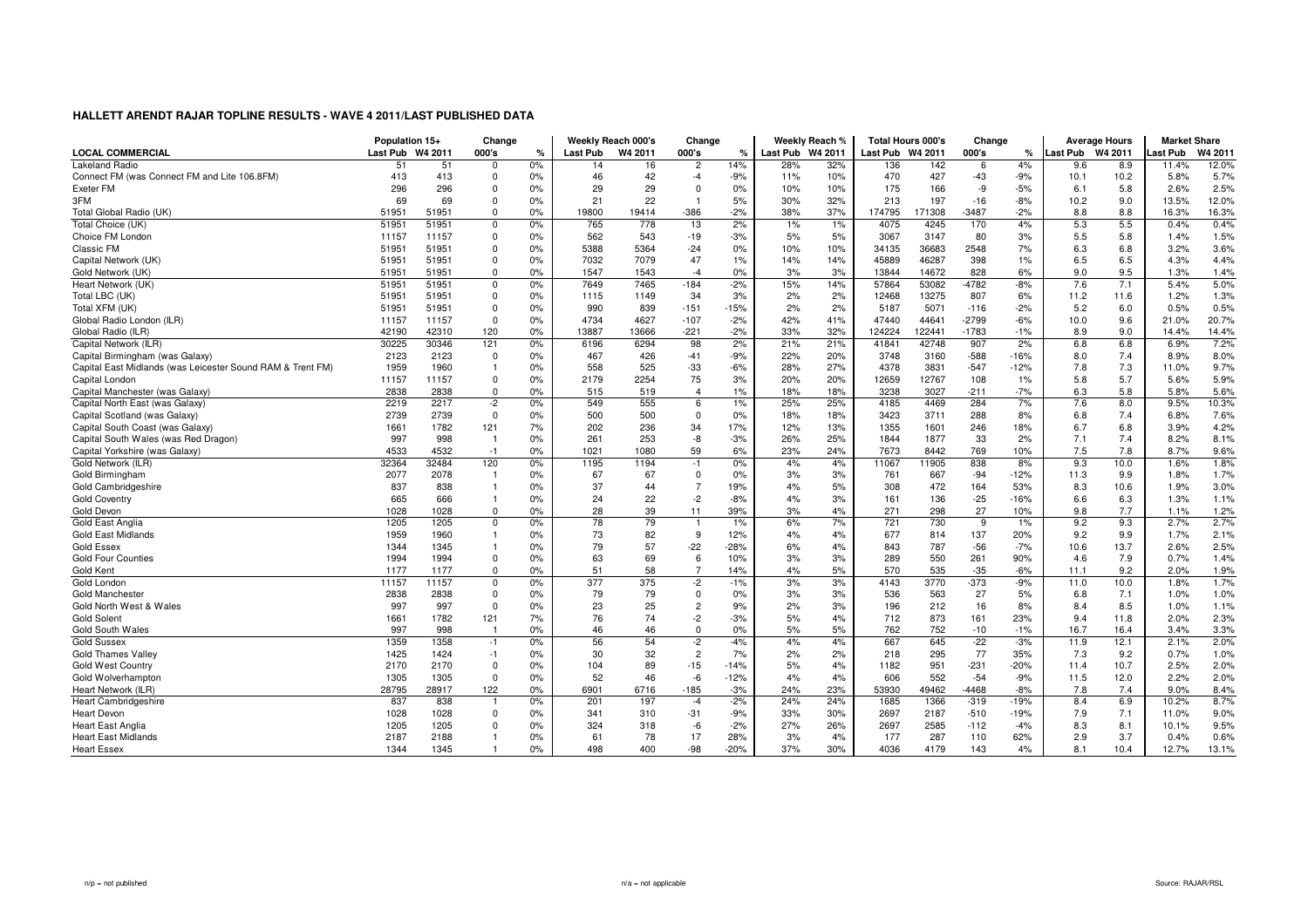|                                             | Population 15+ |         | Change         |     |          | Weekly Reach 000's | Change         |               |                  | Weekly Reach % | <b>Total Hours 000's</b> |       | Change  |        |         | <b>Average Hours</b> | <b>Market Share</b> |         |
|---------------------------------------------|----------------|---------|----------------|-----|----------|--------------------|----------------|---------------|------------------|----------------|--------------------------|-------|---------|--------|---------|----------------------|---------------------|---------|
| <b>LOCAL COMMERCIAL</b>                     | Last Pub       | W4 2011 | 000's          | %   | Last Pub | W4 2011            | 000's          | $\frac{9}{6}$ | Last Pub W4 2011 |                | Last Pub W4 2011         |       | 000's   | ℀      | ast Pub | W4 2011              | ast Pub             | W4 2011 |
| <b>Heart Four Counties</b>                  | 1994           | 1994    | $\Omega$       | 0%  | 494      | 551                | 57             | 12%           | 25%              | 28%            | 4318                     | 4117  | $-201$  | $-5%$  | 8.7     | 7.5                  | 10.8%               | 10.7%   |
| <b>Heart Kent</b>                           | 1177           | 1177    | $\Omega$       | 0%  | 378      | 346                | -32            | $-8%$         | 32%              | 29%            | 4121                     | 3310  | $-811$  | $-20%$ | 10.9    | 9.6                  | 14.8%               | 11.6%   |
| Heart London                                | 11157          | 11157   | $\Omega$       | 0%  | 2027     | 1931               | $-96$          | $-5%$         | 18%              | 17%            | 13137                    | 9886  | $-3251$ | $-25%$ | 6.5     | 5.1                  | 5.8%                | 4.6%    |
| Heart North West and Wales                  | 997            | 996     | $-1$           | 0%  | 209      | 190                | $-19$          | $-9%$         | 21%              | 19%            | 1554                     | 1401  | $-153$  | $-10%$ | 7.4     | 7.4                  | 8.1%                | 7.5%    |
| <b>Heart Solent</b>                         | 1661           | 1782    | 121            | 7%  | 311      | 340                | 29             | 9%            | 19%              | 19%            | 1927                     | 1960  | 33      | 2%     | 6.2     | 5.8                  | 5.5%                | 5.1%    |
| <b>Heart Sussex</b>                         | 1359           | 1358    | $-1$           | 0%  | 349      | 342                | $-7$           | $-2%$         | 26%              | 25%            | 3201                     | 3315  | 114     | 4%     | 9.2     | 9.7                  | 9.9%                | 10.4%   |
| <b>Heart Thames Valley</b>                  | 1425           | 1424    | $-1$           | 0%  | 378      | 373                | $-5$           | $-1%$         | 27%              | 26%            | 2215                     | 2280  | 65      | 3%     | 5.9     | 6.1                  | 7.6%                | 7.7%    |
| <b>Heart West Country</b>                   | 2170           | 2170    | $\Omega$       | 0%  | 708      | 690                | $-18$          | $-3%$         | 33%              | 32%            | 6566                     | 5314  | $-1252$ | $-19%$ | 9.3     | 7.7                  | 13.7%               | 11.2%   |
| <b>Heart West Midlands</b>                  | 3584           | 3584    | $\Omega$       | 0%  | 839      | 748                | $-91$          | $-11%$        | 23%              | 21%            | 6145                     | 5757  | $-388$  | $-6%$  | 7.3     | 7.7                  | 8.6%                | 8.3%    |
| LBC (ILR)                                   | 11157          | 11157   | $\Omega$       | 0%  | 989      | 1122               | 133            | 13%           | 9%               | 10%            | 11706                    | 12826 | 1120    | 10%    | 11.8    | 11.4                 | 5.2%                | 5.9%    |
| LBC 97.3                                    | 11157          | 11157   | 0              | 0%  | 841      | 967                | 126            | 15%           | 8%               | 9%             | 9905                     | 10920 | 1015    | 10%    | 11.8    | 11.3                 | 4.4%                | 5.1%    |
| LBC News 1152                               | 11157          | 11157   | $\Omega$       | 0%  | 382      | 396                | 14             | 4%            | 3%               | 4%             | 1801                     | 1906  | 105     | 6%     | 4.7     | 4.8                  | 0.8%                | 0.9%    |
| XFM (ILR)                                   | 13994          | 13995   | -1             | 0%  | 749      | 620                | $-129$         | $-17%$        | 5%               | 4%             | 4217                     | 4149  | $-68$   | $-2%$  | 5.6     | 6.7                  | 1.5%                | 1.5%    |
| <b>XFM London</b>                           | 11157          | 11157   | $\mathbf 0$    | 0%  | 435      | 406                | $-29$          | $-7%$         | 4%               | 4%             | 2728                     | 2247  | $-481$  | $-18%$ | 6.3     | 5.5                  | 1.2%                | 1.0%    |
| <b>XFM Manchester</b>                       | 2838           | 2838    | $\Omega$       | 0%  | 212      | 195                | $-17$          | $-8%$         | 7%               | 7%             | 1647                     | 1645  | $-2$    | 0%     | 7.8     | 8.4                  | 2.9%                | 3.1%    |
| <b>Total GMG Radio</b>                      | 51951          | 51951   | $\Omega$       | 0%  | 5685     | 5593               | $-92$          | $-2%$         | 11%              | 11%            | 49825                    | 47586 | $-2239$ | $-4%$  | 8.8     | 8.5                  | 4.6%                | 4.5%    |
| <b>GMG Radio North West Total</b>           | 5272           | 5272    | $\Omega$       | 0%  | 1413     | 1331               | $-82$          | $-6%$         | 27%              | 25%            | 12806                    | 11562 | $-1244$ | $-10%$ | 9.1     | 8.7                  | 12.1%               | 11.2%   |
| <b>GMG Radio North West Regional</b>        | 5235           | 5235    | $\Omega$       | 0%  | 1305     | 1227               | $-78$          | -6%           | 25%              | 23%            | 11964                    | 10623 | $-1341$ | $-11%$ | 9.2     | 8.7                  | 11.4%               | 10.4%   |
| <b>GMG Radio North East</b>                 | 2242           | 2242    | 0              | 0%  | 656      | 660                | $\overline{4}$ | 1%            | 29%              | 29%            | 6185                     | 5670  | $-515$  | $-8%$  | 9.4     | 8.6                  | 13.9%               | 12.9%   |
| <b>GMG Radio Scotland</b>                   | 2902           | 2901    | $-1$           | 0%  | 820      | 851                | 31             | 4%            | 28%              | 29%            | 8174                     | 8646  | 472     | 6%     | 10.0    | 10.2                 | 15.4%               | 16.7%   |
| <b>Total Real Radio UK</b>                  | n/p            | 51951   | n/a            | n/a | n/p      | 2661               | n/a            | n/a           | n/p              | 5%             | n/p                      | 21836 | n/a     | n/a    | n/p     | 8.2                  | n/p                 | 2.1%    |
| <b>Total Real Radio ILR Network</b>         | n/p            | 15499   | n/a            | n/a | n/p      | 2461               | n/a            | n/a           | n/p              | 16%            | n/p                      | 20926 | n/a     | n/a    | n/p     | 8.5                  | n/p                 | 6.9%    |
| Real Radio Brand UK                         | 51951          | 51951   | $\Omega$       | 0%  | 2607     | 2516               | $-91$          | $-3%$         | 5%               | 5%             | 21616                    | 20641 | $-975$  | $-5%$  | 8.3     | 8.2                  | 2.0%                | 2.0%    |
| Real Radio Brand ILR Network                | 15461          | 15461   | 0              | 0%  | 2403     | 2316               | $-87$          | $-4%$         | 16%              | 15%            | 20431                    | 19732 | $-699$  | $-3%$  | 8.5     | 8.5                  | 6.6%                | 6.5%    |
| Real Radio North East - (was Century Radio) | 2242           | 2242    | $\Omega$       | 0%  | 323      | 317                | -6             | $-2%$         | 14%              | 14%            | 2281                     | 1927  | $-354$  | $-16%$ | 7.1     | 6.1                  | 5.1%                | 4.4%    |
| <b>Total Real Radio North West</b>          | n/p            | 5272    | n/a            | n/a | n/p      | 642                | n/a            | n/a           | n/p              | 12%            | n/p                      | 5111  | n/a     | n/a    | n/p     | 8.0                  | n/p                 | 4.9%    |
| Real Radio North West - (was Century Radio) | 5235           | 5235    | $\mathbf 0$    | 0%  | 587      | 531                | $-56$          | $-10%$        | 11%              | 10%            | 4640                     | 4172  | $-468$  | $-10%$ | 7.9     | 7.9                  | 4.4%                | 4.1%    |
| 106.1 Real XS (was 106.1 Rock Radio)        | 2281           | 2280    | $-1$           | 0%  | 141      | 131                | $-10$          | $-7%$         | 6%               | 6%             | 842                      | 939   | 97      | 12%    | 6.0     | 7.2                  | 1.8%                | 2.2%    |
| <b>Total Real Radio Scotland</b>            | n/p            | 2715    | n/a            | n/a | n/p      | 685                | n/a            | n/a           | n/p              | 25%            | n/p                      | 6066  | n/a     | n/a    | n/p     | 8.9                  | n/p                 | 12.6%   |
| <b>Real Radio Scotland</b>                  | 2716           | 2715    | $-1$           | 0%  | 626      | 652                | 26             | 4%            | 23%              | 24%            | 5505                     | 5810  | 305     | 6%     | 8.8     | 8.9                  | 11.0%               | 12.0%   |
| 96.3 Real XS (was 96.3 Rock Radio)          | 819            | 818     | $-1$           | 0%  | 60       | 51                 | -9             | $-15%$        | 7%               | 6%             | 315                      | 256   | $-59$   | $-19%$ | 5.3     | 5.0                  | 2.1%                | 1.8%    |
| <b>Real Radio Wales</b>                     | 2524           | 2524    | $\Omega$       | 0%  | 495      | 455                | $-40$          | $-8%$         | 20%              | 18%            | 4448                     | 4336  | $-112$  | $-3%$  | 9.0     | 9.5                  | 8.0%                | 7.8%    |
| Real Radio Wales (North)                    | 688            | 688     | $\Omega$       | 0%  | 48       | 47                 | $-1$           | $-2%$         | 7%               | 7%             | 339                      | 295   | $-44$   | $-13%$ | 7.0     | 6.2                  | 2.5%                | 2.2%    |
| Real Radio Wales (South)                    | 1837           | 1836    | $-1$           | 0%  | 447      | 407                | $-40$          | $-9%$         | 24%              | 22%            | 4109                     | 4041  | $-68$   | $-2%$  | 9.2     | 9.9                  | 9.9%                | 9.6%    |
| <b>Real Radio Yorkshire</b>                 | 2878           | 2877    | $-1$           | 0%  | 371      | 368                | -3             | $-1%$         | 13%              | 13%            | 3557                     | 3552  | $-5$    | 0%     | 9.6     | 9.6                  | 6.4%                | 6.6%    |
| Smooth Radio UK                             | 51951          | 51951   | $\Omega$       | 0%  | 3328     | 3315               | $-13$          | 0%            | 6%               | 6%             | 27052                    | 25751 | $-1301$ | $-5%$  | 8.1     | 7.8                  | 2.5%                | 2.4%    |
| Smooth Radio ILR Network                    | 26248          | 26248   | $\Omega$       | 0%  | 2862     | 2818               | $-44$          | $-2%$         | 11%              | 11%            | 24043                    | 22463 | $-1580$ | $-7%$  | 8.4     | 8.0                  | 4.6%                | 4.4%    |
| Smooth Radio Midlands                       | 5721           | 5721    | $\Omega$       | 0%  | 774      | 736                | $-38$          | $-5%$         | 14%              | 13%            | 7203                     | 6525  | $-678$  | $-9%$  | 9.3     | 8.9                  | 6.3%                | 5.9%    |
| Smooth Radio East Midlands                  | 2178           | 2177    | $-1$           | 0%  | 382      | 362                | $-20$          | $-5%$         | 18%              | 17%            | 3297                     | 3375  | 78      | 2%     | 8.6     | 9.3                  | 7.4%                | 7.7%    |
| Smooth Radio West Midlands                  | 3584           | 3584    | $\Omega$       | 0%  | 398      | 378                | $-20$          | $-5%$         | 11%              | 11%            | 3976                     | 3195  | $-781$  | $-20%$ | 10.0    | 8.5                  | 5.6%                | 4.6%    |
| Smooth Radio Glasgow                        | 1894           | 1894    | 0              | 0%  | 255      | 277                | 22             | 9%            | 13%              | 15%            | 2354                     | 2580  | 226     | 10%    | 9.2     | 9.3                  | 6.9%                | 7.5%    |
| Smooth Radio London                         | 11157          | 11157   | $\Omega$       | 0%  | 612      | 456                | $-156$         | $-25%$        | 5%               | 4%             | 3906                     | 2344  | $-1562$ | $-40%$ | 6.4     | 5.1                  | 1.7%                | 1.1%    |
| Smooth Radio North East                     | 2242           | 2242    | $\Omega$       | 0%  | 418      | 437                | 19             | 5%            | 19%              | 19%            | 3905                     | 3743  | $-162$  | $-4%$  | 9.3     | 8.6                  | 8.8%                | 8.5%    |
| Smooth Radio North West                     | 5235           | 5235    | 0              | 0%  | 873      | 822                | $-51$          | $-6%$         | 17%              | 16%            | 7323                     | 6451  | $-872$  | $-12%$ | 8.4     | 7.8                  | 7.0%                | 6.3%    |
| <b>IOW Radio</b>                            | 120            | 122     | $\overline{2}$ | 2%  | 37       | 38                 |                | 3%            | 31%              | 31%            | 412                      | 377   | $-35$   | $-8%$  | 11.1    | 9.8                  | 13.4%               | 12.6%   |
| JACKfm Oxfordshire                          | 499            | 501     | $\overline{2}$ | 0%  | 104      | 85                 | $-19$          | $-18%$        | 21%              | 17%            | 586                      | 437   | $-149$  | $-25%$ | 5.6     | 5.2                  | 5.5%                | 4.2%    |
| Glide FM 1079 (was Oxford's FM107.9)        | 488            | 490     | $\overline{2}$ | 0%  | 21       | 18                 | -3             | $-14%$        | 4%               | 4%             | 97                       | 133   | 36      | 37%    | 4.7     | 7.2                  | 0.9%                | 1.3%    |
| 106 JACKfm (Oxford)                         | 499            | 501     | 2              | 0%  | 91       | 71                 | $-20$          | $-22%$        | 18%              | 14%            | 489                      | 304   | $-185$  | $-38%$ | 5.4     | 4.3                  | 4.6%                | 2.9%    |
| Jack FM South Coast (Was The Coast)         | 1694           | 1692    | $-2$           | 0%  | 103      | 132                | 29             | 28%           | 6%               | 8%             | 733                      | 1016  | 283     | 39%    | 7.1     | 7.7                  | 2.1%                | 2.8%    |
| 106 JACKfm/Star Radio (Bristol)             | 614            | 615     |                | 0%  | 120      | 121                | -1             | 1%            | 20%              | 20%            | 845                      | 756   | $-89$   | $-11%$ | 7.0     | 6.2                  | 6.2%                | 5.8%    |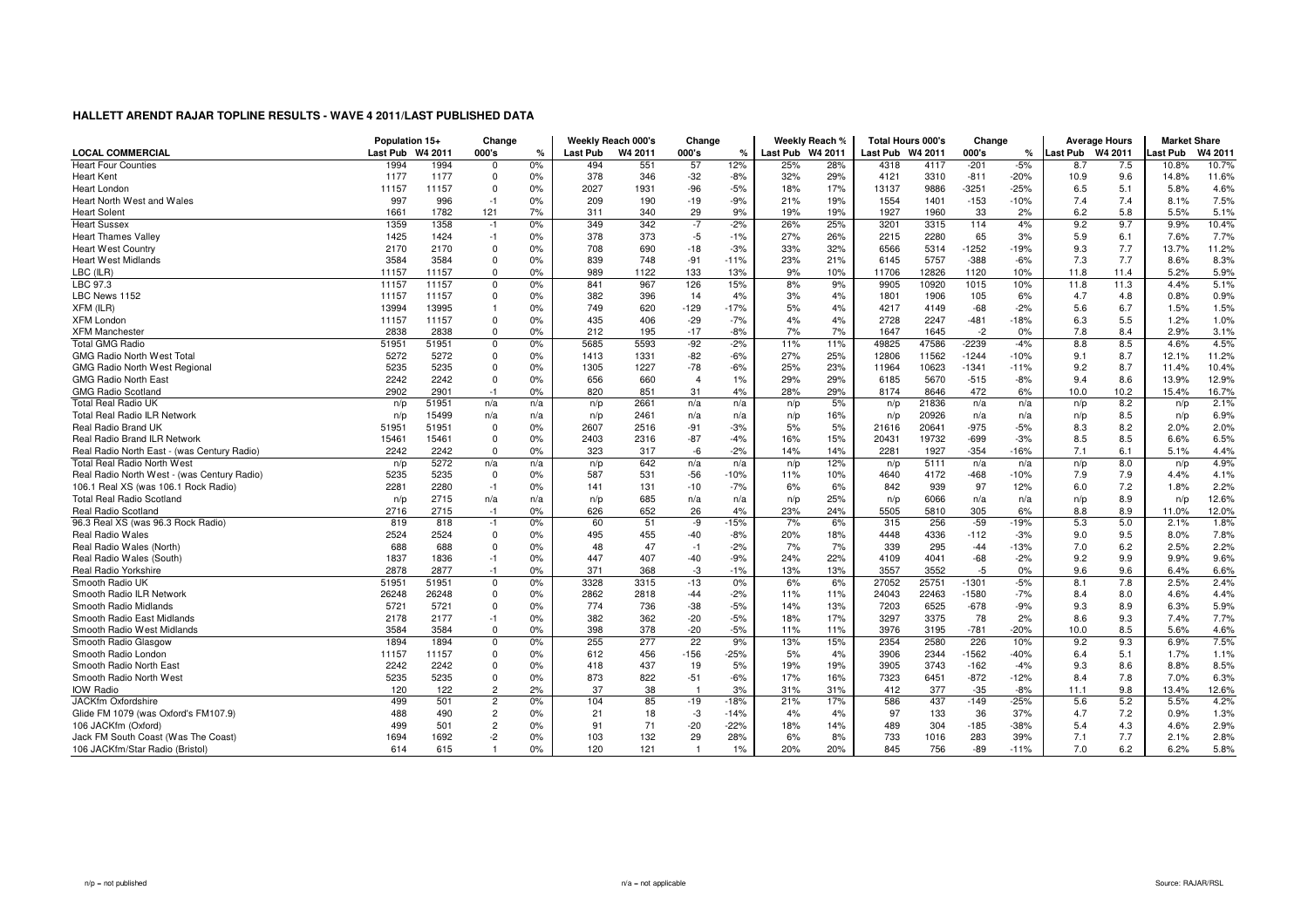|                                                    | Population 15+   |       | Change         |        | Weekly Reach 000's |         | Change         |        |                  | Weekly Reach % | <b>Total Hours 000's</b> |       | Change         |               |                  | <b>Average Hours</b> | <b>Market Share</b> |         |
|----------------------------------------------------|------------------|-------|----------------|--------|--------------------|---------|----------------|--------|------------------|----------------|--------------------------|-------|----------------|---------------|------------------|----------------------|---------------------|---------|
| <b>LOCAL COMMERCIAL</b>                            | Last Pub W4 2011 |       | 000's          | $\%$   | <b>Last Pub</b>    | W4 2011 | 000's          | ℀      | Last Pub W4 2011 |                | Last Pub W4 2011         |       | 000's          | $\frac{9}{6}$ | Last Pub W4 2011 |                      | <b>Last Pub</b>     | W4 2011 |
| 106 JACKfm (Bristol) (was Original 106)            | 615              | 614   | $-1$           | 0%     | 114                | 108     | -6             | $-5%$  | 19%              | 18%            | 806                      | 653   | $-153$         | $-19%$        | 7.1              | 6.1                  | 5.8%                | 5.2%    |
| The Breeze (South West) (was Star Radio (Bristol)) | 478              | 478   | $\overline{0}$ | 0%     | 27                 | 28      | $\mathbf{1}$   | 4%     | 6%               | 6%             | 157                      | 115   | $-42$          | $-27%$        | 5.7              | 4.1                  | 1.5%                | 1.1%    |
| Kingdom FM                                         | 287              | 286   | $-1$           | 0%     | 79                 | 83      | $\overline{4}$ | 5%     | 28%              | 29%            | 651                      | 674   | 23             | 4%            | 8.2              | 8.1                  | 12.1%               | 12.1%   |
| kmfm Group                                         | 1032             | 1032  | $\mathbf{0}$   | 0%     | 169                | 168     | $-1$           | $-1%$  | 16%              | 16%            | 1253                     | 1339  | 86             | 7%            | 7.4              | 8.0                  | 5.1%                | 5.4%    |
| kmfm East                                          | 504              | 504   | $\overline{0}$ | 0%     | 96                 | 94      | $-2$           | $-2%$  | 19%              | 19%            | 781                      | 861   | 80             | 10%           | 8.1              | 9.2                  | 6.9%                | 7.3%    |
| kmfm West                                          | 528              | 528   | $\mathbf 0$    | 0%     | 73                 | 74      | $\overline{1}$ | 1%     | 14%              | 14%            | 472                      | 478   | 6              | 1%            | 6.5              | 6.4                  | 3.6%                | 3.6%    |
| Lincs FM Group                                     | 2692             | 2692  | $\Omega$       | 0%     | 662                | 631     | -31            | -5%    | 25%              | 23%            | 6809                     | 6512  | $-297$         | $-4%$         | 10.3             | 10.3                 | 12.1%               | 11.6%   |
| Lincs FM 102.2                                     | 902              | 902   | $\mathbf{0}$   | 0%     | 324                | 288     | $-36$          | $-11%$ | 36%              | 32%            | 3982                     | 3761  | $-221$         | $-6%$         | 12.3             | 13.1                 | 19.8%               | 18.7%   |
| Oak FM                                             | 312              | 311   | $-1$           | 0%     | 33                 | 27      | $-6$           | $-18%$ | 10%              | 9%             | 250                      | 199   | $-51$          | $-20%$        | 7.7              | 7.4                  | 3.9%                | 3.1%    |
| Lincs FM Group Yorkshire                           | 1495             | 1494  | $-1$           | 0%     | 297                | 295     | $-2$           | $-1%$  | 20%              | 20%            | 2474                     | 2474  | $\mathbf 0$    | 0%            | 8.3              | 8.4                  | 8.1%                | 8.3%    |
| Dearne FM                                          | 230              | 230   | $\mathbf 0$    | 0%     | 57                 | 54      | -3             | $-5%$  | 25%              | 23%            | 625                      | 551   | $-74$          | $-12%$        | 11.0             | 10.2                 | 13.3%               | 12.0%   |
| <b>KCFM 99.8</b>                                   | 451              | 452   | $\overline{1}$ | 0%     | 68                 | 67      | $-1$           | $-1%$  | 15%              | 15%            | 524                      | 535   | 11             | 2%            | 7.7              | 8.0                  | 5.5%                | 6.0%    |
| <b>Ridings FM</b>                                  | 297              | 296   | $-1$           | 0%     | 45                 | 44      | $-1$           | $-2%$  | 15%              | 15%            | 316                      | 334   | 18             | 6%            | 7.0              | 7.6                  | 5.1%                | 5.6%    |
| Rother FM                                          | 206              | 207   | -1             | 0%     | 35                 | 38      | 3              | 9%     | 17%              | 18%            | 277                      | 296   | 19             | 7%            | 8.0              | 7.8                  | 6.9%                | 7.5%    |
| Trax FM                                            | 362              | 363   |                | 0%     | 92                 | 92      | $\mathbf 0$    | 0%     | 26%              | 25%            | 732                      | 757   | 25             | 3%            | 7.9              | 8.2                  | 10.2%               | 10.5%   |
| The Local Radio Company Group Total                | 1981             | 1980  | $-1$           | 0%     | 524                | 516     | -8             | $-2%$  | 26%              | 26%            | 4571                     | 4606  | 35             | 1%            | 8.7              | 8.9                  | 11.4%               | 11.5%   |
| 2BR                                                | 190              | 190   | $\mathbf 0$    | 0%     | 55                 | 55      | $\mathbf 0$    | 0%     | 29%              | 29%            | 487                      | 470   | $-17$          | $-3%$         | 8.8              | 8.5                  | 13.7%               | 13.5%   |
| Minster FM                                         | 308              | 308   | $\Omega$       | 0%     | 76                 | 78      | $\overline{2}$ | 3%     | 25%              | 25%            | 544                      | 669   | 125            | 23%           | 7.2              | 8.5                  | 8.8%                | 10.8%   |
| Mix 96                                             | 120              | 121   | $\overline{1}$ | 1%     | 37                 | 38      | $\overline{1}$ | 3%     | 31%              | 32%            | 282                      | 224   | $-58$          | $-21%$        | 7.6              | 5.9                  | 11.1%               | 8.9%    |
| Spire FM                                           | 115              | 114   | $-1$           | $-1%$  | 42                 | 42      | $\mathbf{0}$   | 0%     | 37%              | 36%            | 411                      | 421   | 10             | 2%            | 9.7              | 10.1                 | 14.5%               | 15.2%   |
| Spirit FM                                          | 216              | 217   |                | 0%     | 47                 | 48      | $\mathbf{1}$   | 2%     | 22%              | 22%            | 449                      | 440   | -9             | $-2%$         | 9.5              | 9.2                  | 9.7%                | 9.5%    |
| <b>Star North East</b>                             | 378              | 378   | $\mathbf 0$    | 0%     | 50                 | 50      | $\mathbf 0$    | 0%     | 13%              | 13%            | 449                      | 442   | $-7$           | $-2%$         | 8.9              | 8.9                  | 6.4%                | 6.4%    |
| Star NE - North (was Durham FM)                    | 209              | 210   | $\overline{1}$ | 0%     | 22                 | 23      | $\overline{1}$ | 5%     | 10%              | 11%            | 190                      | 165   | $-25$          | $-13%$        | 8.8              | 7.1                  | 5.5%                | 4.7%    |
| Star NE - South (was Alpha 103.2)                  | 169              | 168   | $-1$           | $-1%$  | 29                 | 26      | -3             | $-10%$ | 17%              | 16%            | 259                      | 277   | 18             | 7%            | 9.0              | 10.5                 | 7.4%                | 8.2%    |
| 97.2 Stray FM                                      | 145              | 144   | $-1$           | $-1%$  | 48                 | 47      | $-1$           | $-2%$  | 34%              | 32%            | 338                      | 333   | $-5$           | $-1%$         | 7.0              | 7.1                  | 12.0%               | 11.8%   |
| Sun FM                                             | 274              | 274   | $\mathbf 0$    | 0%     | 84                 | 74      | $-10$          | $-12%$ | 31%              | 27%            | 832                      | 677   | $-155$         | $-19%$        | 9.9              | 9.1                  | 16.2%               | 13.2%   |
| Wessex FM                                          | 119              | 118   | -1             | $-1%$  | 42                 | 43      | $\overline{1}$ | 2%     | 35%              | 37%            | 421                      | 477   | 56             | 13%           | 10.1             | 11.1                 | 15.4%               | 16.8%   |
| Yorkshire Coast Radio                              | 117              | 117   | $\mathbf 0$    | 0%     | 41                 | 41      | $\overline{0}$ | 0%     | 35%              | 35%            | 358                      | 453   | 95             | 27%           | 8.8              | 11.0                 | 14.0%               | 17.0%   |
| Radio Mansfield 103.2                              | 154              | 154   | $\mathbf 0$    | 0%     | 38                 | 37      | $-1$           | $-3%$  | 25%              | 24%            | 382                      | 346   | $-36$          | $-9%$         | 10.1             | 9.2                  | 12.0%               | 10.9%   |
| Manx Radio                                         | 69               | 69    | $\mathbf{0}$   | 0%     | 36                 | 40      | $\overline{4}$ | 11%    | 52%              | 58%            | 432                      | 468   | 36             | 8%            | 12.0             | 11.7                 | 27.3%               | 28.5%   |
| <b>Midwest Radio</b>                               | 191              | 169   | $-22$          | $-12%$ | 42                 | 41      | $-1$           | $-2%$  | 22%              | 24%            | 373                      | 334   | $-39$          | $-10%$        | 8.9              | 8.2                  | 8.2%                | 7.8%    |
| Original 106 (Aberdeen)                            | 318              | 319   | $\overline{1}$ | 0%     | 51                 | 51      | $\mathbf 0$    | 0%     | 16%              | 16%            | 283                      | 321   | 38             | 13%           | 5.6              | 6.3                  | 4.6%                | 5.2%    |
| <b>Total Orion Midlands</b>                        | 5900             | 5899  | $-1$           | 0%     | 1348               | 1277    | $-71$          | $-5%$  | 23%              | 22%            | 9410                     | 10157 | 747            | 8%            | 7.0              | 8.0                  | 7.9%                | 8.8%    |
| Orion Midlands FM                                  | 5900             | 5899  | $-1$           | 0%     | 1273               | 1215    | $-58$          | $-5%$  | 22%              | 21%            | 8392                     | 9178  | 786            | 9%            | 6.6              | 7.6                  | 7.1%                | 8.0%    |
| Gem 106                                            | 2187             | 2187  | $\mathbf 0$    | 0%     | 426                | 403     | $-23$          | $-5%$  | 19%              | 18%            | 2950                     | 2898  | $-52$          | $-2%$         | 6.9              | 7.2                  | 6.5%                | 6.5%    |
| Orion West Midlands                                | 3802             | 3803  |                | 0%     | 924                | 878     | $-46$          | $-5%$  | 24%              | 23%            | 6460                     | 7259  | 799            | 12%           | 7.0              | 8.3                  | 8.5%                | 10.0%   |
| Orion West Midlands FM                             | 3802             | 3803  | $\overline{1}$ | 0%     | 848                | 813     | $-35$          | $-4%$  | 22%              | 21%            | 5442                     | 6280  | 838            | 15%           | 6.4              | 7.7                  | 7.2%                | 8.6%    |
| Beacon Radio                                       | 1305             | 1305  | $\Omega$       | 0%     | 266                | 274     | 8              | 3%     | 20%              | 21%            | 1776                     | 2431  | 655            | 37%           | 6.7              | 8.9                  | 6.3%                | 8.9%    |
| 96.4 BRMB                                          | 2077             | 2078  |                | 0%     | 359                | 331     | $-28$          | $-8%$  | 17%              | 16%            | 1707                     | 1825  | 118            | 7%            | 4.8              | 5.5                  | 4.1%                | 4.7%    |
| Mercia                                             | 665              | 666   | $\overline{1}$ | 0%     | 153                | 140     | $-13$          | $-8%$  | 23%              | 21%            | 1230                     | 1080  | $-150$         | $-12%$        | 8.0              | 7.7                  | 9.7%                | 8.7%    |
| Wyvern FM                                          | 496              | 496   | $\mathbf 0$    | 0%     | 111                | 106     | $-5$           | $-5%$  | 22%              | 21%            | 679                      | 751   | 72             | 11%           | 6.1              | 7.1                  | 7.0%                | 7.7%    |
| Gold Birmingham                                    | 2077             | 2078  |                | 0%     | 67                 | 67      | $\mathbf 0$    | 0%     | 3%               | 3%             | 761                      | 667   | $-94$          | $-12%$        | 11.3             | 9.9                  | 1.8%                | 1.7%    |
| <b>Gold Coventry</b>                               | 665              | 666   |                | 0%     | 24                 | 22      | $-2$           | $-8%$  | 4%               | 3%             | 161                      | 136   | $-25$          | $-16%$        | 6.6              | 6.3                  | 1.3%                | 1.1%    |
| Gold Wolverhampton                                 | 1305             | 1305  | $\mathbf 0$    | 0%     | 52                 | 46      | $-6$           | $-12%$ | 4%               | 4%             | 606                      | 552   | $-54$          | $-9%$         | 11.5             | 12.0                 | 2.2%                | 2.0%    |
| Palm FM                                            | 226              | 226   | $\Omega$       | 0%     | 42                 | 37      | $-5$           | $-12%$ | 19%              | 16%            | 326                      | 300   | $-26$          | $-8%$         | 7.7              | 8.1                  | 6.1%                | 5.4%    |
| Premier Christian Radio                            | 11157            | 11157 | $\mathbf 0$    | 0%     | 181                | 89      | $-92$          | $-51%$ | 2%               | 1%             | 1461                     | 1076  | $-385$         | $-26%$        | 8.1              | 12.0                 | 0.6%                | 0.5%    |
| Q Radio Network                                    | 576              | 576   | $\mathbf 0$    | 0%     | 128                | 125     | -3             | $-2%$  | 22%              | 22%            | 818                      | 847   | 29             | 4%            | 6.4              | 6.8                  | 7.6%                | 7.9%    |
| Q100.5 (Was Five FM)                               | 83               | 83    | $\Omega$       | 0%     | 23                 | 22      | $-1$           | $-4%$  | 28%              | 26%            | 172                      | 173   | $\overline{1}$ | 1%            | 7.4              | 8.0                  | 10.5%               | 10.5%   |
| Q102.9FM/Q97.2FM/Q101.2FM                          | 298              | 298   | $\mathbf 0$    | 0%     | 79                 | 78      | $-1$           | $-1%$  | 27%              | 26%            | 534                      | 555   | 21             | 4%            | 6.8              | 7.1                  | 9.5%                | 10.3%   |
| Q106 (was Six FM)                                  | 94               | 94    | $\Omega$       | 0%     | 12                 | 12      | $\Omega$       | 0%     | 13%              | 13%            | 73                       | 87    | 14             | 19%           | 6.0              | 7.3                  | 4.3%                | 5.2%    |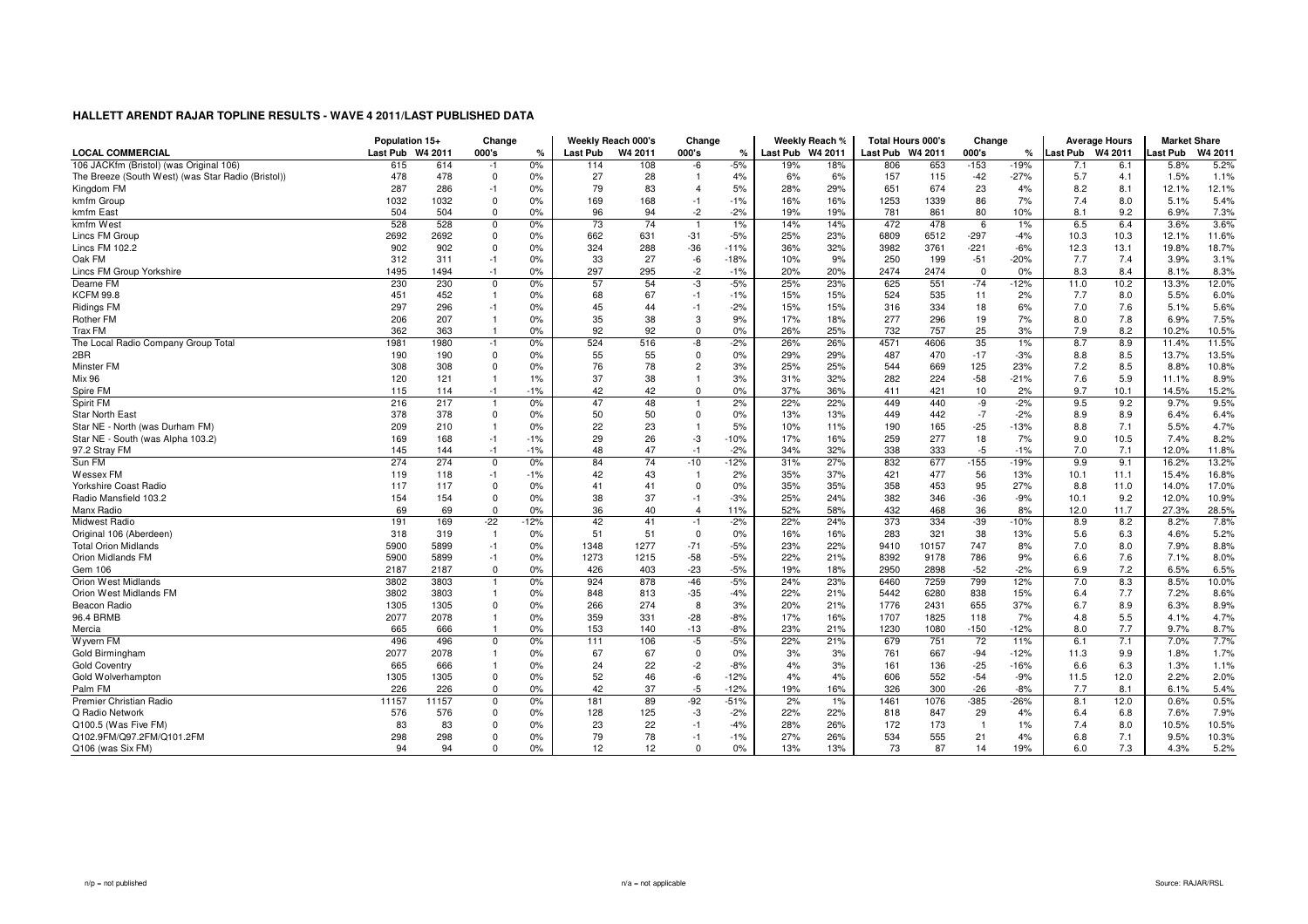|                                                      | Population 15+  |         | Change         |               | Weekly Reach 000's |                | Change         |               |                           | Weekly Reach % | <b>Total Hours 000's</b> |       | Change         |               | <b>Average Hours</b> |      | <b>Market Share</b> |         |
|------------------------------------------------------|-----------------|---------|----------------|---------------|--------------------|----------------|----------------|---------------|---------------------------|----------------|--------------------------|-------|----------------|---------------|----------------------|------|---------------------|---------|
| <b>LOCAL COMMERCIAL</b>                              | <b>Last Pub</b> | W4 2011 | 000's          | $\frac{1}{c}$ | Last Pub           | W4 2011        | 000's          | $\frac{9}{6}$ | Last Pub W4 2011          |                | Last Pub W4 2011         |       | 000's          | $\frac{9}{6}$ | Last Pub W4 2011     |      | <b>Last Pub</b>     | W4 2011 |
| Q107 (was Seven FM)                                  | 146             | 146     | $\Omega$       | 0%            | 15                 | 14             | $-1$           | $-7%$         | 10%                       | 10%            | 38                       | 32    | -6             | $-16%$        | 2.6                  | 2.2  | 1.4%                | 1.1%    |
| Reading 107 FM                                       | 237             | 237     | $\mathbf 0$    | 0%            | 25                 | 24             | $-1$           | $-4%$         | 10%                       | 10%            | 181                      | 128   | $-53$          | $-29%$        | 7.4                  | 5.3  | 4.7%                | 3.2%    |
| 96.2 The Revolution                                  | 513             | 513     | $\mathbf 0$    | 0%            | 48                 | 37             | $-11$          | $-23%$        | 9%                        | 7%             | 489                      | 303   | $-186$         | $-38%$        | 10.1                 | 8.1  | 4.8%                | 3.2%    |
| Southend & Chelmsford Radio                          | 484             | 484     | $\Omega$       | 0%            | 54                 | 58             | $\overline{4}$ | 7%            | 11%                       | 12%            | 313                      | 355   | 42             | 13%           | 5.8                  | 6.1  | 2.8%                | 3.2%    |
| 107.5 Sovereign Radio                                | 152             | 151     | $-1$           | $-1%$         | 22                 | 23             | $\overline{1}$ | 5%            | 14%                       | 15%            | 145                      | 139   | $-6$           | $-4%$         | 6.7                  | 6.2  | 4.0%                | 3.8%    |
| The Sunrise Group                                    | 51951           | 51951   | $\Omega$       | 0%            | 599                | 539            | $-60$          | $-10%$        | $1\%$                     | 1%             | 5189                     | 4642  | $-547$         | $-11%$        | 8.7                  | 8.6  | 0.5%                | 0.4%    |
| Buzz Asia 963 & 972AM                                | 11156           | 11157   | $\overline{1}$ | 0%            | 101                | 108            | $\overline{7}$ | 7%            | $1\%$                     | 1%             | 392                      | 480   | 88             | 22%           | 3.9                  | 4.4  | 0.2%                | 0.2%    |
| Kismat Radio 1035 (Greater London)                   | 11157           | 11157   | $\Omega$       | 0%            | 133                | 69             | $-64$          | $-48%$        | 1%                        | 1%             | 427                      | 526   | 99             | 23%           | 3.2                  | 7.7  | 0.2%                | 0.2%    |
| Sunrise Radio (Greater London)                       | 11157           | 11157   | $\Omega$       | 0%            | 360                | 332            | $-28$          | $-8%$         | 3%                        | 3%             | 3207                     | 2759  | $-448$         | $-14%$        | 8.9                  | 8.3  | 1.4%                | 1.3%    |
| Sunrise Radio National                               | 51951           | 51951   | $\mathbf 0$    | 0%            | 453                | 490            | 37             | 8%            | 1%                        | 1%             | 3787                     | 3496  | $-291$         | $-8%$         | 8.4                  | 7.1  | 0.4%                | 0.3%    |
| Time FM 106.6                                        | 294             | 293     | $-1$           | 0%            | 16                 | 16             | $\mathbf 0$    | 0%            | 6%                        | 5%             | 167                      | 100   | $-67$          | $-40%$        | 10.2                 | 6.3  | 2.9%                | 1.8%    |
| <b>Tindle Radio Group</b>                            | 1377            | 1377    | $\Omega$       | 0%            | 357                | 359            | $\overline{2}$ | 1%            | 26%                       | 26%            | 3735                     | 3694  | $-41$          | $-1%$         | 10.5                 | 10.3 | 12.1%               | 11.9%   |
| Kestrel FM (North and South)                         | 232             | 232     | $\Omega$       | 0%            | 47                 | 51             | $\overline{4}$ | 9%            | 20%                       | 22%            | 412                      | 422   | 10             | 2%            | 8.7                  | 8.3  | 7.9%                | 8.0%    |
| KESTREL FM - was Delta Radio                         | 95              | 94      | $-1$           | $-1%$         | 14                 | 16             | $\overline{2}$ | 14%           | 15%                       | 17%            | 115                      | 144   | 29             | 25%           | 8.1                  | 8.9  | 6.2%                | 7.2%    |
| <b>Kestrel FM</b>                                    | 137             | 138     |                | 1%            | 33                 | 34             | $\overline{1}$ | 3%            | 24%                       | 25%            | 296                      | 279   | $-17$          | $-6%$         | 8.9                  | 8.1  | 8.9%                | 8.5%    |
| Tindle Radio Anglia                                  | 1014            | 1015    |                | 0%            | 237                | 237            | $\mathbf 0$    | 0%            | 23%                       | 23%            | 2456                     | 2384  | $-72$          | $-3%$         | 10.4                 | 10.0 | 10.6%               | 10.3%   |
| THE BEACH                                            | 187             | 186     | $-1$           | $-1%$         | 56                 | 54             | $-2$           | $-4%$         | 30%                       | 29%            | 634                      | 581   | $-53$          | $-8%$         | 11.2                 | 10.8 | 16.1%               | 14.7%   |
| Dream 100                                            | 144             | 144     | $\Omega$       | 0%            | 49                 | 51             | $\overline{2}$ | 4%            | 34%                       | 35%            | 661                      | 678   | 17             | 3%            | 13.5                 | 13.3 | 17.9%               | 18.5%   |
| North Norfolk Radio                                  | 92              | 91      | $-1$           | $-1%$         | 24                 | 22             | $-2$           | $-8%$         | 27%                       | 24%            | 313                      | 274   | $-39$          | $-12%$        | 12.9                 | 12.3 | 12.7%               | 10.8%   |
| Radio NORWICH 99.9                                   | 334             | 334     | $\mathbf 0$    | 0%            | 48                 | 49             | $\overline{1}$ | 2%            | 14%                       | 15%            | 352                      | 342   | $-10$          | $-3%$         | 7.3                  | 7.0  | 4.7%                | 4.6%    |
| Town 102 FM                                          | 282             | 281     | $-1$           | 0%            | 59                 | 62             | 3              | 5%            | 21%                       | 22%            | 496                      | 510   | 14             | 3%            | 8.4                  | 8.3  | 8.2%                | 8.5%    |
| Channel 103 FM                                       | 77              | 77      | $\Omega$       | 0%            | 44                 | 45             | $\overline{1}$ | 2%            | 56%                       | 59%            | 483                      | 527   | 44             | 9%            | 11.1                 | 11.7 | 30.8%               | 31.9%   |
| Island FM 104.7                                      | 53              | 53      | $\Omega$       | 0%            | 29                 | 26             | -3             | $-10%$        | 54%                       | 49%            | 383                      | 361   | $-22$          | $-6%$         | 13.2                 | 13.8 | 36.2%               | 34.8%   |
| <b>Total Touch Radio Network</b>                     | 986             | 986     | $\Omega$       | 0%            | 152                | 147            | $-5$           | $-3%$         | 15%                       | 15%            | 1210                     | 1148  | $-62$          | $-5%$         | 8.0                  | 7.8  | 6.1%                | 5.9%    |
| 107.6 Banbury Sound                                  | 83              | 84      | $\overline{1}$ | 1%            | 15                 | 16             | $\overline{1}$ | 7%            | 19%                       | 19%            | 125                      | 138   | 13             | 10%           | 8.1                  | 8.7  | 7.6%                | 8.1%    |
| Rugby FM                                             | 72              | 72      | $\Omega$       | 0%            | 22                 | 24             | $\overline{2}$ | 9%            | 31%                       | 34%            | 234                      | 217   | $-17$          | $-7%$         | 10.4                 | 8.9  | 15.3%               | 14.0%   |
| <b>Touchradio Staffs</b>                             | 249             | 249     | $\Omega$       | 0%            | 30                 | 26             | $-4$           | $-13%$        | 12%                       | 11%            | 302                      | 230   | $-72$          | $-24%$        | 10.2                 | 8.7  | 5.7%                | 4.4%    |
| 96.2FM Touchradio - Coventry                         | 291             | 290     | $-1$           | 0%            | 27                 | 22             | $-5$           | $-19%$        | 9%                        | 8%             | 182                      | 104   | $-78$          | $-43%$        | 6.6                  | 4.7  | 3.5%                | 2.2%    |
| 102FM Touchradio - Warks, Worcs, Cotswolds           | 291             | 291     | $\mathbf 0$    | 0%            | 50                 | 51             | $\overline{1}$ | 2%            | 17%                       | 18%            | 296                      | 382   | 86             | 29%           | 5.9                  | 7.4  | 4.7%                | 6.2%    |
| 107.3 Touchradio - Warwick                           | 136             | 136     | $\Omega$       | 0%            | 10                 | 11             | $\overline{1}$ | 10%           | 7%                        | 8%             | 71                       | 77    | 6              | 8%            | 7.0                  | 7.1  | 2.8%                | 2.9%    |
| Total Town and Country Broadcasting                  | 51951           | 51951   | $\Omega$       | 0%            | 482                | 486            | $\overline{4}$ | 1%            | 1%                        | 1%             | 2788                     | 2901  | 113            | 4%            | 5.8                  | 6.0  | 0.3%                | 0.3%    |
| <b>NME Radio</b>                                     | 51951           | 51951   | $\Omega$       | 0%            | 219                | 188            | $-31$          | $-14%$        | $\star\circ/_{\!\!\circ}$ | $*$ %          | 657                      | 497   | $-160$         | $-24%$        | 3.0                  | 2.6  | 0.1%                | $*$ %   |
| Town and Country Broadcasting (South and West Wales) | 1681            | 1681    | $\Omega$       | 0%            | 277                | 278            | $\overline{1}$ | 0%            | 17%                       | 17%            | 2214                     | 2320  | 106            | 5%            | 8.0                  | 8.3  | 5.8%                | 6.2%    |
| 102.1 Bay Radio                                      | 458             | 458     | $\mathbf 0$    | 0%            | 43                 | 43             | $\mathbf{0}$   | 0%            | 9%                        | 9%             | 176                      | 198   | 22             | 13%           | 4.1                  | 4.6  | 1.7%                | 2.0%    |
| 106.3 Bridge FM                                      | 123             | 123     | $\Omega$       | 0%            | 41                 | 37             | $-4$           | $-10%$        | 33%                       | 30%            | 320                      | 286   | $-34$          | $-11%$        | 7.9                  | 7.7  | 11.1%               | 10.2%   |
| 97.1 Radio Carmarthenshire                           | 127             | 128     |                | 1%            | 40                 | 38             | $-2$           | $-5%$         | 31%                       | 30%            | 375                      | 349   | $-26$          | $-7%$         | 9.4                  | 9.1  | 12.7%               | 11.5%   |
| Radio Ceredigion                                     | 82              | 81      | $-1$           | $-1%$         | 10                 | 11             | $\overline{1}$ | 10%           | 13%                       | 13%            | 77                       | 78    | $\overline{1}$ | 1%            | 7.5                  | 7.4  | 4.6%                | 4.8%    |
| Nation Radio                                         | 1421            | 1422    | $\overline{1}$ | 0%            | 136                | 120            | $-16$          | $-12%$        | 10%                       | 8%             | 1001                     | 967   | $-34$          | $-3%$         | 7.4                  | 8.1  | 3.2%                | 3.0%    |
| 102.5 Radio Pembrokeshire                            | 96              | 96      | $\Omega$       | 0%            | 42                 | 48             | 6              | 14%           | 43%                       | 50%            | 522                      | 592   | 70             | 13%           | 12.6                 | 12.4 | 20.5%               | 22.5%   |
| <b>Total UKRD</b>                                    | 1625            | 1626    | $\overline{1}$ | 0%            | 417                | 420            | 3              | 1%            | 26%                       | 26%            | 4066                     | 3367  | $-699$         | $-17%$        | 9.7                  | 8.0  | 11.3%               | 10.1%   |
| 107 The Bee                                          | 181             | 182     | -1             | 1%            | 24                 | 24             | $\mathbf 0$    | 0%            | 13%                       | 13%            | 262                      | 212   | $-50$          | $-19%$        | 11.0                 | 9.0  | 8.9%                | 7.3%    |
| Pirate FM                                            | 478             | 478     | $\Omega$       | 0%            | 164                | 169            | 5              | 3%            | 34%                       | 35%            | 1652                     | 1708  | 56             | 3%            | 10.1                 | 10.1 | 14.7%               | 15.0%   |
| The County Sound Radio Network                       | 545             | 545     | $\Omega$       | 0%            | 155                | 151            | $-4$           | $-3%$         | 28%                       | 28%            | 1571                     | 1134  | $-437$         | $-28%$        | 10.2                 | 7.5  | 12.5%               | 10.0%   |
| County Sound 1566                                    | 545             | 545     | 0              | 0%            | 15                 | $\overline{7}$ | -8             | $-53%$        | 3%                        | 1%             | 150                      | 54    | $-96$          | $-64%$        | 10.0                 | 7.4  | 1.2%                | 0.5%    |
| 96.4 Eagle Radio                                     | 545             | 545     | $\Omega$       | 0%            | 146                | 146            | $\mathbf{0}$   | 0%            | 27%                       | 27%            | 1421                     | 1080  | $-341$         | $-24%$        | 9.7                  | 7.4  | 11.3%               | 9.5%    |
| <b>Total UKRD East</b>                               | 420             | 421     |                | 0%            | 64                 | 66             | $\overline{2}$ | 3%            | 15%                       | 16%            | 556                      | 489   | $-67$          | $-12%$        | 8.7                  | 7.4  | 6.5%                | 5.9%    |
| <b>KL.FM 96.7</b>                                    | 148             | 148     | $\Omega$       | 0%            | 44                 | 42             | $-2$           | $-5%$         | 29%                       | 28%            | 410                      | 404   | -6             | $-1%$         | 9.4                  | 9.6  | 12.7%               | 12.2%   |
| Star Radio in Cambridge                              | 271             | 271     | $\Omega$       | 0%            | 33                 | 30             | -3             | -9%           | 12%                       | 11%            | 263                      | 218   | $-45$          | $-17%$        | 8.1                  | 7.3  | 4.3%                | 3.7%    |
| UTV Radio (inc. talkSPORT)                           | 51951           | 51951   | $\Omega$       | 0%            | 4490               | 4466           | $-24$          | $-1%$         | 9%                        | 9%             | 33753                    | 33937 | 184            | 1%            | 7.5                  | 7.6  | 3.1%                | 3.2%    |
| UTV Radio (excl. talkSPORT)                          | 6116            | 6116    | $\Omega$       | 0%            | 1516               | 1450           | $-66$          | $-4%$         | 25%                       | 24%            | 13662                    | 13326 | $-336$         | $-2%$         | 9.0                  | 9.2  | 10.6%               | 10.7%   |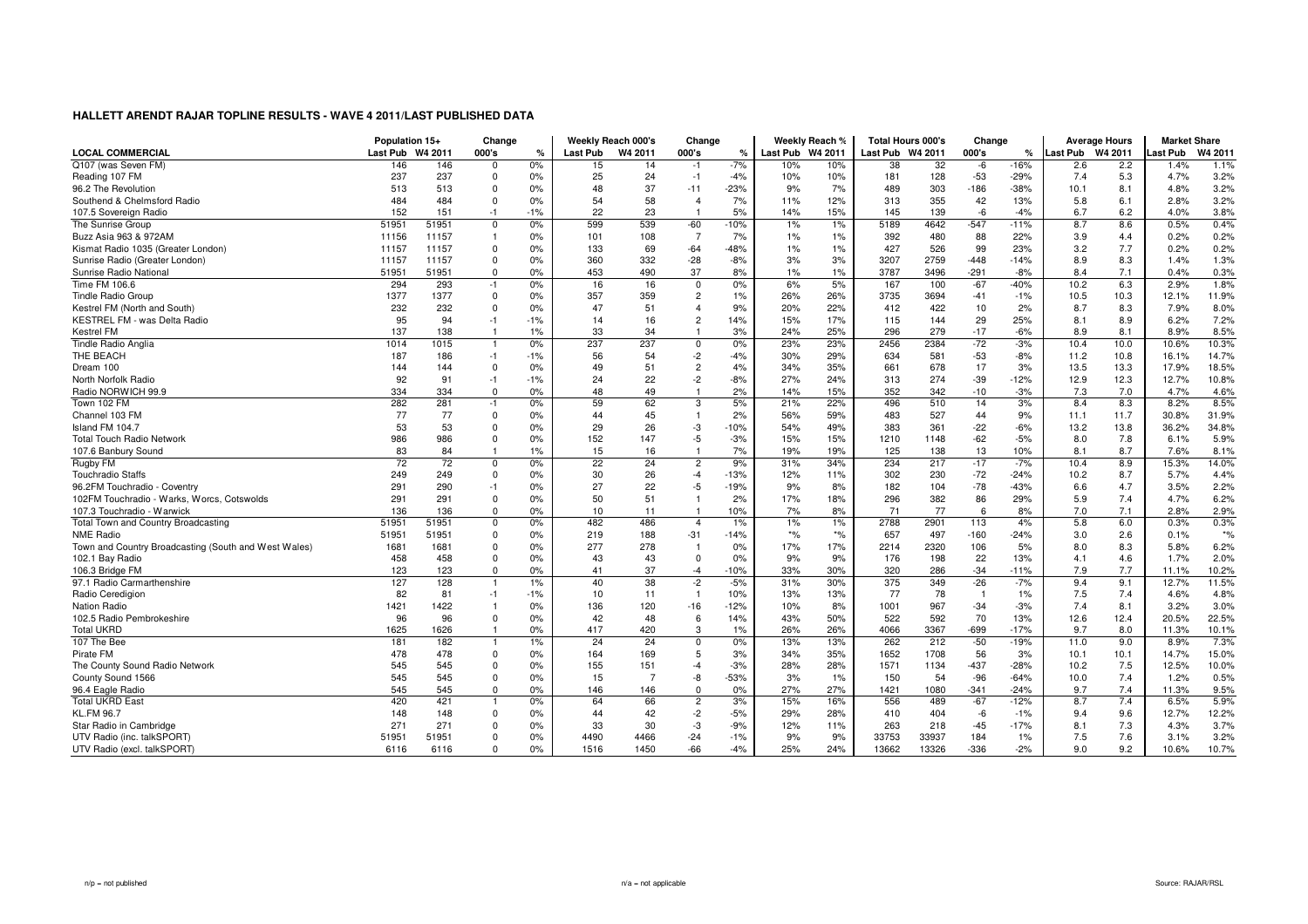|                                      | Population 15+ |         | Change |      |          | Weekly Reach 000's | Change |        |                  | Weekly Reach % |                  | <b>Total Hours 000's</b> | Change |               |          | <b>Average Hours</b> | <b>Market Share</b> |         |
|--------------------------------------|----------------|---------|--------|------|----------|--------------------|--------|--------|------------------|----------------|------------------|--------------------------|--------|---------------|----------|----------------------|---------------------|---------|
| <b>LOCAL COMMERCIAL</b>              | Last Pub       | W4 2011 | 000's  | $\%$ | Last Pub | W4 2011            | 000's  |        | Last Pub W4 2011 |                | Last Pub W4 2011 |                          | 000's  | $\frac{9}{6}$ | Last Pub | W4 2011              | <b>Last Pub</b>     | W4 2011 |
| 107.6 Juice FM                       | 959            | 959     |        | 0%   | 185      | 195                | 10     | 5%     | 19%              | 20%            | 1286             | 1509                     | 223    | 17%           | 7.0      | 7.7                  | 6.2%                | 7.2%    |
| Peak 107 FM                          | 417            | 418     |        | 0%   | 89       | 8                  | -2     | $-2%$  | 21%              | 21%            | 707              | 769                      | 62     | 9%            | 7.9      | 8.9                  | 8.0%                | 8.7%    |
| The Pulse/Pulse 2                    | 859            | 859     |        | 0%   | 183      | 157                | -26    | $-14%$ | 21%              | 18%            | 1398             | 1120                     | $-278$ | $-20%$        | 7.6      | 7.1                  | 8.4%                | 7.3%    |
| The Pulse                            | 859            | 859     |        | 0%   | 168      | 138                | $-30$  | $-18%$ | 20%              | 16%            | 960              | 647                      | $-313$ | $-33%$        | 5.7      | 4.7                  | 5.8%                | 4.2%    |
| Pulse 2                              | 859            | 859     |        | 0%   | 51       | 44                 | $-7$   | -14%   | 6%               | 5%             | 438              | 473                      | 35     | 8%            | 8.6      | 10.8                 | 2.6%                | 3.1%    |
| Signal One & Signal Two              | 771            | 772     |        | 0%   | 306      | 328                | 22     | 7%     | 40%              | 42%            | 3735             | 3814                     | 79     | 2%            | 12.2     | 11.6                 | 21.9%               | 22.2%   |
| Signal One                           | 771            | 772     |        | 0%   | 284      | 310                | 26     | 9%     | 37%              | 40%            | 3009             | 3069                     | 60     | 2%            | 10.6     | 9.9                  | 17.7%               | 17.9%   |
| Signal Two                           | 771            | 772     |        | 0%   | 79       | 75                 | $-4$   | $-5%$  | 10%              | 10%            | 725              | 745                      | 20     | 3%            | 9.2      | 9.9                  | 4.3%                | 4.3%    |
| Total Swansea Sound/96.4 FM The Wave | 458            | 458     |        | 0%   | 189      | 173                | $-16$  | $-8%$  | 41%              | 38%            | 1917             | 1740                     | $-177$ | $-9%$         | 10.1     | 10.0                 | 18.5%               | 17.2%   |
| 96.4 FM The Wave                     | 458            | 458     |        | 0%   | 151      | 137                | $-14$  | $-9%$  | 33%              | 30%            | 1282             | 1177                     | $-105$ | $-8%$         | 8.5      | 8.6                  | 12.4%               | 11.6%   |
| Swansea Sound - 1170 MW              | 458            | 458     |        | 0%   | 65       | 58                 |        | $-11%$ | 14%              | 13%            | 635              | 563                      | $-72$  | $-11%$        | 9.7      | 9.7                  | 6.1%                | 5.6%    |
| U105                                 | 867            | 868     |        | 0%   | 223      | 211                | $-12$  | $-5%$  | 26%              | 24%            | 2328             | 2443                     | 115    | 5%            | 10.5     | 11.6                 | 12.0%               | 13.7%   |
| Radio Wave 96.5 FM                   | 236            | 237     |        | 0%   | 75       | 70                 | $-5$   | $-7%$  | 32%              | 30%            | 689              | 623                      | $-66$  | $-10%$        | 9.2      | 8.9                  | 13.9%               | 12.4%   |
| 102.4 Wish/107.2 Wire/107.4 Tower FM | 1113           | 1113    |        | 0%   | 193      | 194                |        | 1%     | 17%              | 17%            | 1348             | 1259                     | $-89$  | $-7%$         | 7.0      | 6.5                  | 6.3%                | 6.0%    |
| 107.4 Tower FM                       | 431            | 431     |        | 0%   | 51       |                    |        | 12%    | 12%              | 13%            | 416              | 374                      | $-42$  | $-10%$        | 8.1      | 6.6                  | 5.3%                | 4.8%    |
| 107.2 Wire FM                        | 277            | 277     |        | 0%   | 61       |                    |        | 0%     | 22%              | 22%            | 478              | 442                      | -36    | $-8%$         | 7.8      | 7.3                  | 7.8%                | 7.5%    |
| 102.4 Wish FM                        | 466            | 465     |        | 0%   | 82       |                    | -3     | $-4%$  | 18%              | 17%            | 454              | 443                      | $-11$  | $-2%$         | 5.5      | 5.6                  | 5.2%                | 5.1%    |
| 107.7 The Wolf                       | 434            | 435     |        | 0%   | 49       |                    |        | 8%     | 11%              | 12%            | 288              | 378                      | 90     | 31%           | 5.9      | 7.1                  | 3.2%                | 4.2%    |
| Wave 102 FM                          | 154            | 155     |        | 1%   | 28       | 27                 |        | $-4%$  | 18%              | 17%            | 239              | 212                      | $-27$  | $-11%$        | 8.6      | 7.8                  | 8.9%                | 8.5%    |
| Yorkshire Radio                      | 4517           | 4517    |        | 0%   | 72       | 89                 |        | 24%    | 2%               | 2%             | 369              | 316                      | $-53$  | $-14%$        | 5.2      | 3.5                  | 0.4%                | 0.4%    |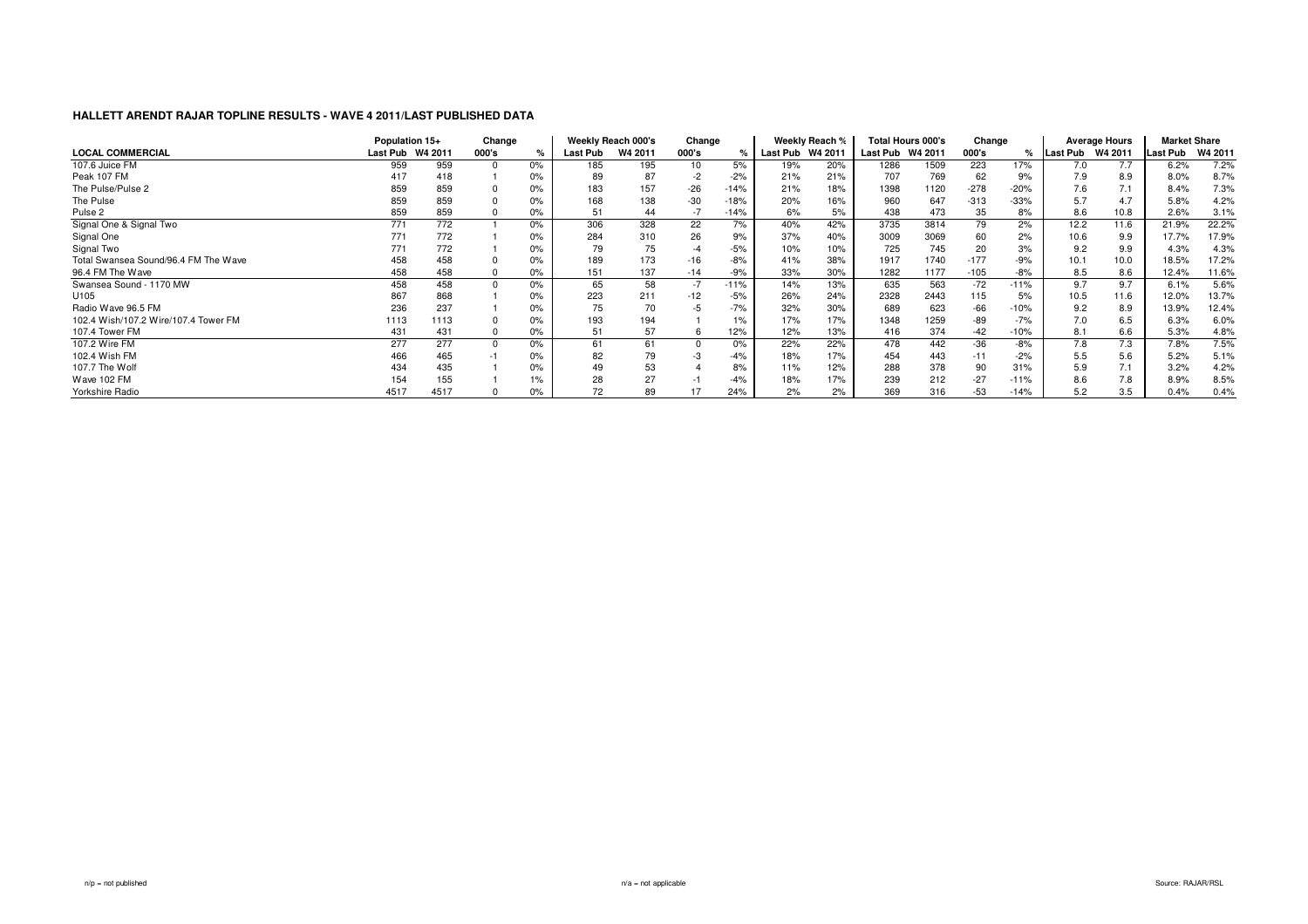|                                      | Population 15+   |       | Change      |       |                 | Weekly Reach 000's | Change         |        |                  | Weekly Reach % | <b>Total Hours 000's</b> |       | Change |        |                  | <b>Average Hours</b> | <b>Market Share</b> |        |
|--------------------------------------|------------------|-------|-------------|-------|-----------------|--------------------|----------------|--------|------------------|----------------|--------------------------|-------|--------|--------|------------------|----------------------|---------------------|--------|
| <b>LOCAL COMMERCIAL</b>              | Last Pub W4 2011 |       | 000's       | %     | <b>Last Pub</b> | W4 2011            | 000's          | %      | Last Pub W4 2011 |                | Last Pub W4 2011         |       | 000's  | ℀      | Last Pub W4 2011 |                      | ast Pub             | W4 201 |
| <b>BBC Local Radio</b>               | 41957            | 41957 | $\Omega$    | 0%    | 7250            | 7295               | 45             | 1%     | 17%              | 17%            | 68812                    | 70386 | 1574   | 2%     | 9.5              | 9.6                  | 7.9%                | 8.4%   |
| <b>BBC Radio Berkshire</b>           | 816              | 815   | $-1$        | 0%    | 145             | 127                | $-18$          | $-12%$ | 18%              | 16%            | 1138                     | 708   | $-430$ | $-38%$ | 7.9              | 5.6                  | 7.3%                | 4.6%   |
| <b>BBC Radio Bristol</b>             | 912              | 912   | $\Omega$    | 0%    | 144             | 149                | 5              | 3%     | 16%              | 16%            | 854                      | 1128  | 274    | 32%    | 5.9              | 7.6                  | 4.2%                | 5.8%   |
| <b>BBC Radio Cambridgeshire</b>      | 713              | 713   | $\Omega$    | 0%    | 108             | 117                | -9             | 8%     | 15%              | 16%            | 1251                     | 1040  | $-211$ | $-17%$ | 11.6             | 8.9                  | 8.7%                | 7.4%   |
| <b>BBC Radio Cornwall</b>            | 455              | 454   | $-1$        | 0%    | 152             | 173                | 21             | 14%    | 34%              | 38%            | 1861                     | 1957  | 96     | 5%     | 12.2             | 11.3                 | 16.7%               | 18.9%  |
| <b>BBC Coventry and Warwickshire</b> | 673              | 673   | $\mathbf 0$ | 0%    | 88              | 85                 | -3             | $-3%$  | 13%              | 13%            | 549                      | 659   | 110    | 20%    | 6.3              | 7.8                  | 4.2%                | 5.3%   |
| <b>BBC Radio Cumbria</b>             | 404              | 404   | $\Omega$    | 0%    | 141             | 129                | $-12$          | $-9%$  | 35%              | 32%            | 1576                     | 1395  | $-181$ | $-11%$ | 11.1             | 10.8                 | 16.9%               | 16.9%  |
| <b>BBC Radio Derby</b>               | 636              | 636   | $\Omega$    | 0%    | 140             | 159                | 19             | 14%    | 22%              | 25%            | 1661                     | 1825  | 164    | 10%    | 11.8             | 11.5                 | 12.7%               | 13.5%  |
| <b>BBC Radio Devon</b>               | 976              | 975   | $-1$        | 0%    | 259             | 251                | -8             | $-3%$  | 27%              | 26%            | 2785                     | 3145  | 360    | 13%    | 10.7             | 12.5                 | 12.0%               | 13.4%  |
| <b>BBC Essex</b>                     | 1290             | 1291  |             | 0%    | 278             | 262                | $-16$          | $-6%$  | 22%              | 20%            | 2764                     | 3065  | 301    | 11%    | 10.0             | 11.7                 | 9.2%                | 10.2%  |
| <b>BBC Radio Gloucestershire</b>     | 488              | 489   |             | 0%    | 93              | 93                 | $\mathbf 0$    | 0%     | 19%              | 19%            | 910                      | 925   | 15     | 2%     | 9.7              | 9.9                  | 8.5%                | 8.5%   |
| <b>BBC Hereford &amp; Worcester</b>  | 492              | 491   | $-1$        | 0%    | 102             | 99                 | -3             | $-3%$  | 21%              | 20%            | 1126                     | 1047  | $-79$  | $-7%$  | 11.0             | 10.5                 | 12.0%               | 10.6%  |
| <b>BBC Radio Humberside</b>          | 773              | 773   | $\Omega$    | 0%    | 175             | 204                | 29             | 17%    | 23%              | 26%            | 1495                     | 1711  | 216    | 14%    | 8.5              | 8.4                  | 9.3%                | 10.5%  |
| <b>BBC Radio Kent</b>                | 1394             | 1394  | $\Omega$    | 0%    | 236             | 259                | 23             | 10%    | 17%              | 19%            | 3679                     | 3184  | $-495$ | $-13%$ | 15.6             | 12.3                 | 11.0%               | 9.6%   |
| <b>BBC Radio Lancashire</b>          | 1169             | 1170  |             | 0%    | 216             | 243                | 27             | 13%    | 19%              | 21%            | 1965                     | 2165  | 200    | 10%    | 9.1              | 8.9                  | 8.6%                | 9.8%   |
| <b>BBC Radio Leeds</b>               | 1655             | 1655  | $\mathbf 0$ | 0%    | 241             | 257                | 16             | 7%     | 15%              | 16%            | 1887                     | 1892  | - 5    | 0%     | 7.8              | 7.4                  | 6.0%                | 6.1%   |
| <b>BBC Radio Leicester</b>           | 812              | 812   | $\Omega$    | 0%    | 167             | 163                | $-4$           | $-2%$  | 21%              | 20%            | 1345                     | 1386  | 41     | 3%     | 8.0              | 8.5                  | 7.7%                | 8.0%   |
| <b>BBC Radio Lincolnshire</b>        | 535              | 535   | $\Omega$    | 0%    | 96              | 101                | 5              | 5%     | 18%              | 19%            | 1430                     | 1342  | $-88$  | $-6%$  | 14.8             | 13.3                 | 11.6%               | 11.4%  |
| BBC London 94.9                      | 11157            | 11157 | $\Omega$    | 0%    | 474             | 485                | 11             | 2%     | 4%               | 4%             | 2332                     | 2751  | 419    | 18%    | 4.9              | 5.7                  | 1.0%                | 1.3%   |
| <b>BBC Radio Manchester</b>          | 2146             | 2146  | $\Omega$    | 0%    | 179             | 249                | 70             | 39%    | 8%               | 12%            | 1139                     | 1442  | 303    | 27%    | 6.3              | 5.8                  | 2.7%                | 3.6%   |
| <b>BBC Radio Merseyside</b>          | 1618             | 1619  | -1          | 0%    | 348             | 368                | 20             | 6%     | 22%              | 23%            | 5420                     | 6160  | 740    | 14%    | 15.6             | 16.8                 | 16.1%               | 18.5%  |
| <b>BBC Radio Newcastle</b>           | 1437             | 1436  | $-1$        | 0%    | 265             | 295                | 30             | 11%    | 18%              | 21%            | 2194                     | 2444  | 250    | 11%    | 8.3              | 8.3                  | 8.0%                | 9.3%   |
| <b>BBC Radio Norfolk</b>             | 771              | 771   | $\Omega$    | 0%    | 212             | 206                | $-6$           | $-3%$  | 28%              | 27%            | 2492                     | 2296  | $-196$ | $-8%$  | 11.7             | 11.1                 | 14.2%               | 12.9%  |
| <b>BBC Radio Northampton</b>         | 479              | 479   | $\Omega$    | 0%    | 94              | 105                | 11             | 12%    | 20%              | 22%            | 1124                     | 1165  | 41     | 4%     | 12.0             | 11.1                 | 11.3%               | 12.6%  |
| <b>BBC Radio Nottingham</b>          | 798              | 797   | $-1$        | 0%    | 190             | 197                | $\overline{7}$ | 4%     | 24%              | 25%            | 1640                     | 1744  | 104    | 6%     | 8.6              | 8.8                  | 10.4%               | 11.1%  |
| BBC Oxford 95.2FM                    | 514              | 514   | $\mathbf 0$ | 0%    | 73              | 71                 | $-2$           | $-3%$  | 14%              | 14%            | 657                      | 752   | 95     | 14%    | 9.0              | 10.6                 | 6.0%                | 6.9%   |
| <b>BBC Radio Sheffield</b>           | 1274             | 1274  | $\Omega$    | 0%    | 239             | 251                | 12             | 5%     | 19%              | 20%            | 1939                     | 1883  | $-56$  | $-3%$  | 8.1              | 7.5                  | 7.9%                | 7.9%   |
| <b>BBC Radio Shropshire</b>          | 377              | 378   |             | 0%    | 108             | 104                | $-4$           | $-4%$  | 29%              | 28%            | 1049                     | 916   | $-133$ | $-13%$ | 9.7              | 8.8                  | 12.5%               | 11.5%  |
| <b>BBC Radio Solent</b>              | 1559             | 1559  | $\Omega$    | 0%    | 277             | 280                | 3              | 1%     | 18%              | 18%            | 2660                     | 2891  | 231    | 9%     | 9.6              | 10.3                 | 8.1%                | 8.6%   |
| <b>BBC Solent for Dorset</b>         | 166              | 165   | $-1$        | $-1%$ | 23              | 24                 |                | 4%     | 14%              | 15%            | 192                      | 259   | 67     | 35%    | 8.5              | 10.8                 | 5.4%                | 7.2%   |
| <b>BBC</b> Somerset                  | 436              | 436   | $\Omega$    | 0%    | 67              | 61                 | -6             | $-9%$  | 15%              | 14%            | 598                      | 599   | - 1    | 0%     | 8.9              | 9.8                  | 6.2%                | 6.0%   |
| <b>BBC Radio Stoke</b>               | 597              | 598   |             | 0%    | 209             | 174                | $-35$          | $-17%$ | 35%              | 29%            | 1910                     | 1512  | $-398$ | $-21%$ | 9.1              | 8.7                  | 14.1%               | 11.3%  |
| <b>BBC Radio Suffolk</b>             | 535              | 534   | $-1$        | 0%    | 128             | 140                | 12             | 9%     | 24%              | 26%            | 1352                     | 1395  | 43     | 3%     | 10.6             | 10.0                 | 12.1%               | 11.8%  |
| <b>BBC Sussex and BBC Surrey</b>     | 2478             | 2478  | $\Omega$    | 0%    | 261             | 229                | $-32$          | $-12%$ | 11%              | 9%             | 2859                     | 2301  | $-558$ | $-20%$ | 11.0             | 10.1                 | 5.0%                | 4.1%   |
| <b>BBC Radio Tees</b>                | 788              | 787   | $-1$        | 0%    | 109             | 135                | 26             | 24%    | 14%              | 17%            | 916                      | 1175  | 259    | 28%    | 8.4              | 8.7                  | 5.4%                | 6.8%   |
| <b>BBC Three Counties Radio</b>      | 1295             | 1295  | $\mathbf 0$ | 0%    | 182             | 154                | $-28$          | $-15%$ | 14%              | 12%            | 1053                     | 1073  | 20     | 2%     | 5.8              | 7.0                  | 4.3%                | 4.4%   |
| BBC WM (Birmingham & Black Country)  | 2268             | 2269  |             | 0%    | 239             | 264                | 25             | 10%    | 11%              | 12%            | 1990                     | 2130  | 140    | 7%     | 8.3              | 8.1                  | 4.4%                | 5.0%   |
| <b>BBC Radio Wiltshire/Swindon</b>   | 547              | 548   |             | 0%    | 93              | 88                 | $-5$           | $-5%$  | 17%              | 16%            | 705                      | 841   | 136    | 19%    | 7.6              | 9.5                  | 5.9%                | 6.8%   |
| <b>BBC Radio York</b>                | 532              | 533   |             | 0%    | 94              | 89                 | $-5$           | $-5%$  | 18%              | 17%            | 993                      | 842   | $-151$ | $-15%$ | 10.5             | 9.4                  | 9.3%                | 7.8%   |
| <b>BBC Radio Guernsey</b>            | 53               | 53    |             | 0%    | 23              | 24                 |                | 4%     | 42%              | 45%            | 278                      | 290   | 12     | 4%     | 12.3             | 12.3                 | 26.3%               | 28.0%  |
| <b>BBC Radio Jersey</b>              | 77               | 77    | $\Omega$    | 0%    | 29              | 29                 | $\Omega$       | 0%     | 38%              | 37%            | 356                      | 376   | 20     | 6%     | 12.2             | 13.1                 | 22.7%               | 22.7%  |